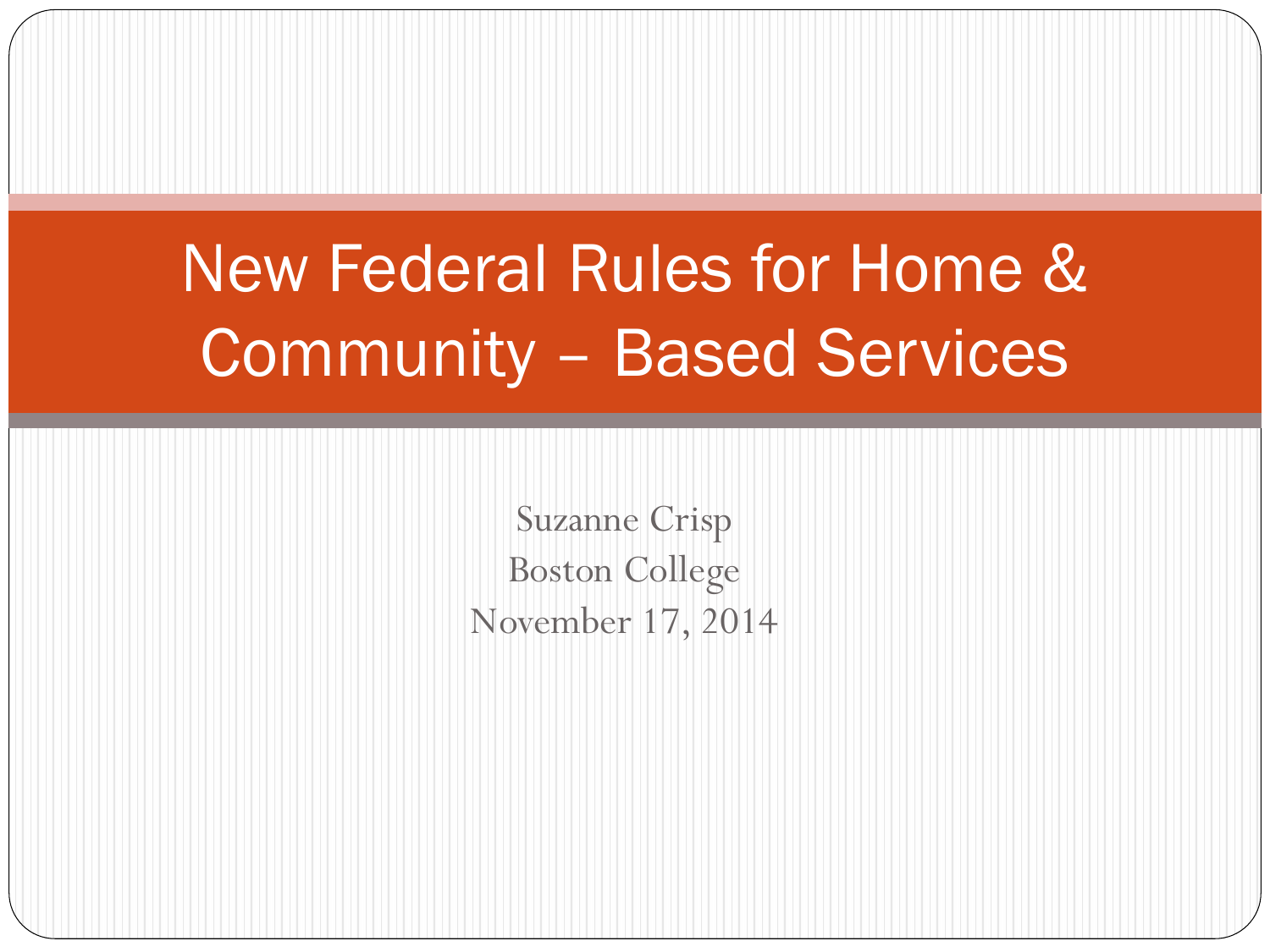# Purpose of Today's Meeting

- Provide History of Home & Community-Based Services
- Introduce new Federal legislation
- Examine what ALL states are required to do
- Detail the process of developing a transition plan
- Manage expectations today's discussion will be general
- Specifics will follow as part of the transition plan process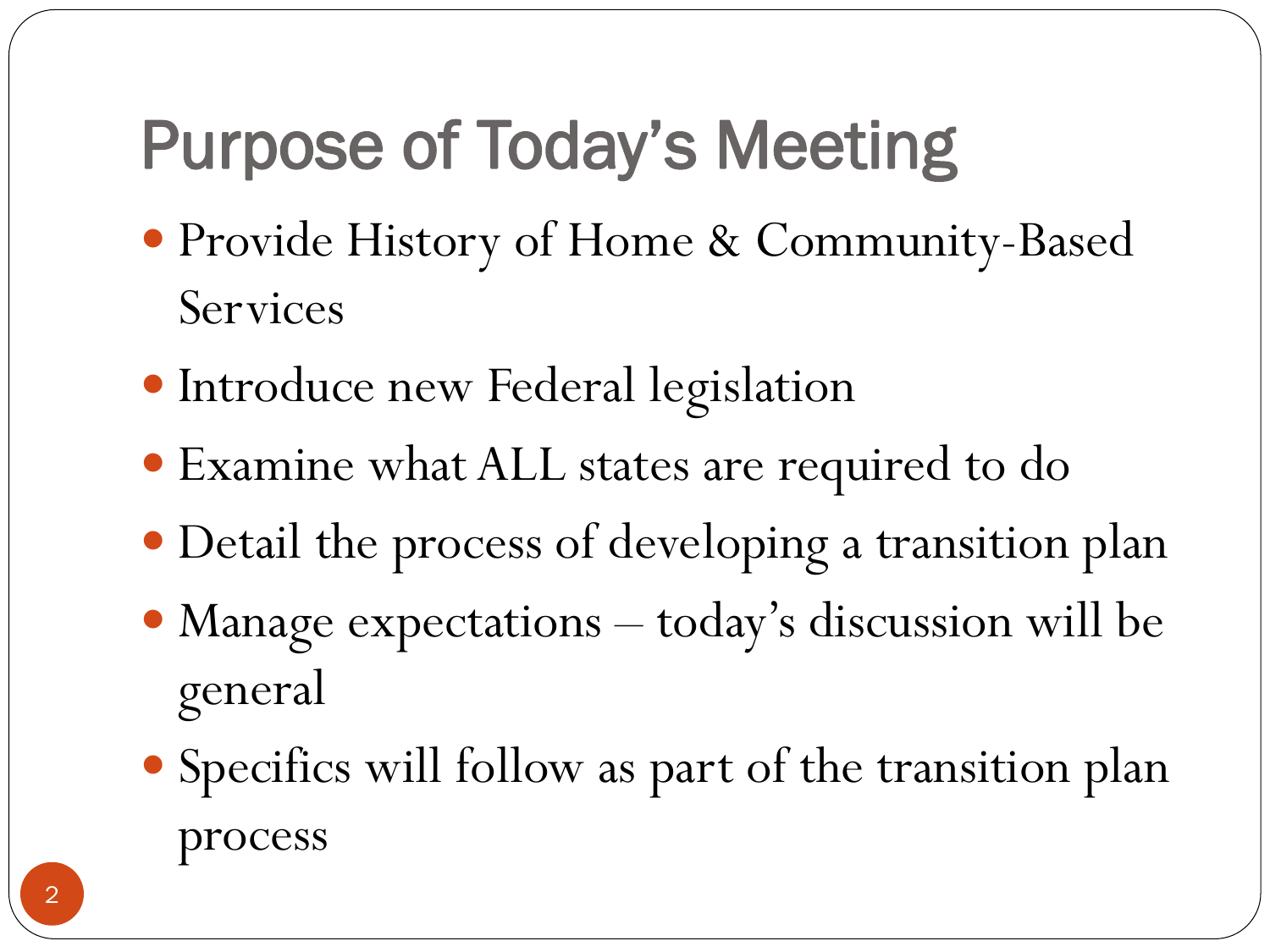### Stakeholder Involvement

- Louisiana wants your input and will listen
- Several opportunities for your voice to be heard
- This is just the beginning of that relationship
- Sure, programs are not perfect but let's focus on HCB setting compliance
- New regulations must be met to continue Federal dollars
- Will take working together to make this work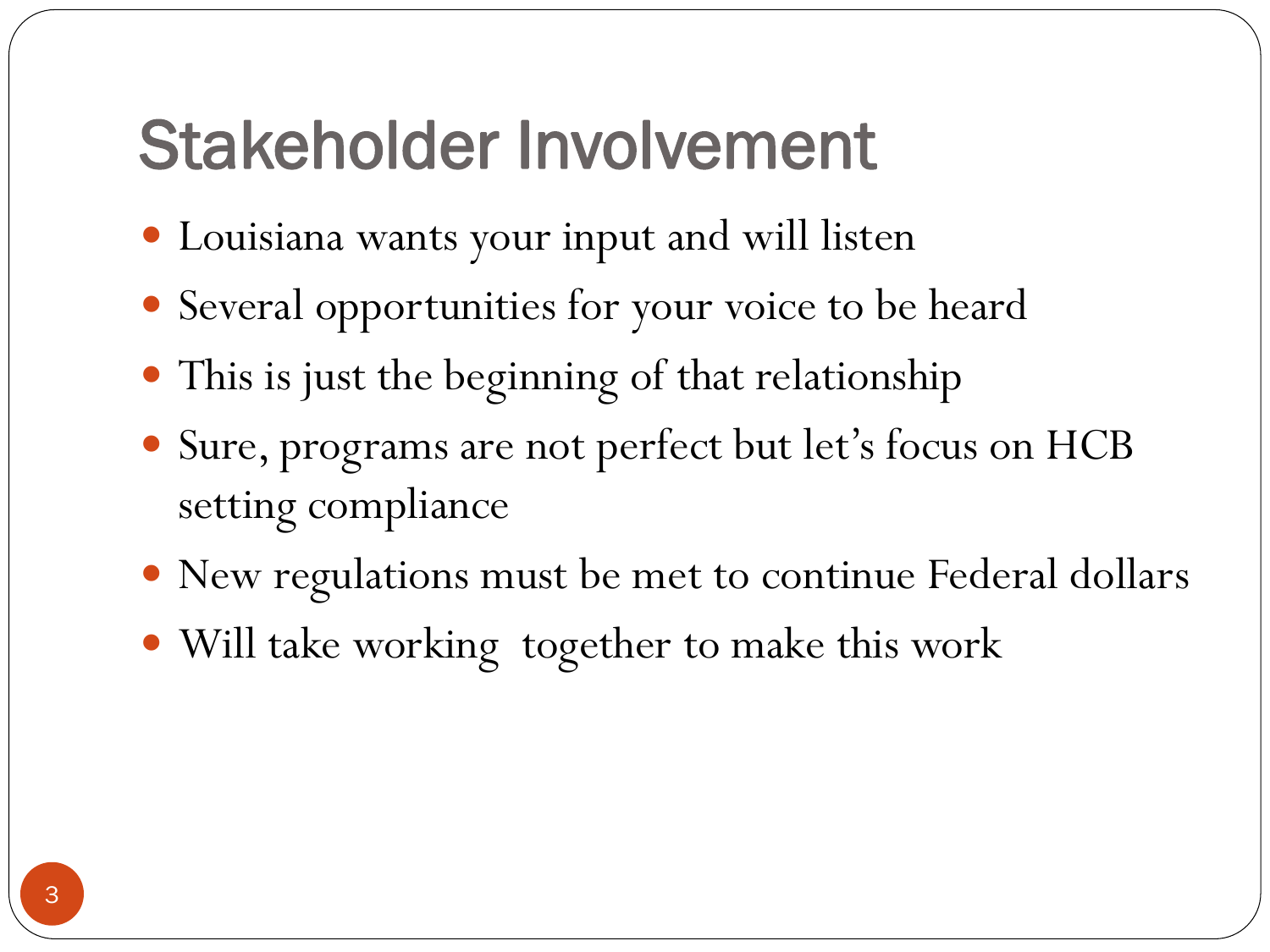### Home & Community-Based Services

- Waiver services are known as Home & Community-Based Services or HCBS
- HCBS are available to individuals whose functional needs would otherwise make them eligible for Medicaid to receive services in a hospital, nursing home, intermediate care facilities or other similar institution
- Waivers allow individuals to choose services, a home, or in an institution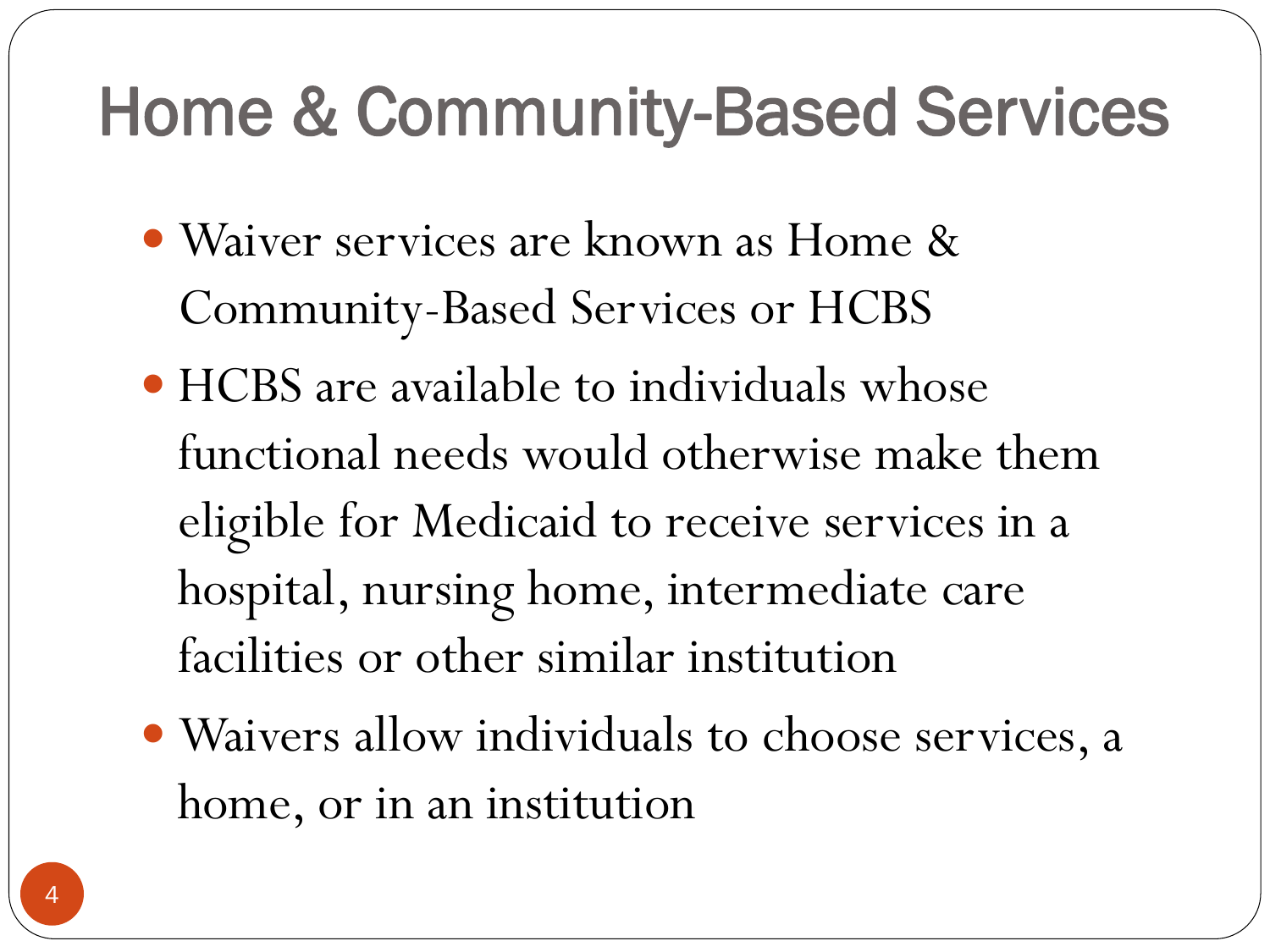# Home & Community-Based Services

- When waivers were first introduced (1981), we didn't know much about what an HCBS setting looked-like
- After 35 years, we have learned a lot
- We've introduced:
	- Self-direction
	- Person-centered planning practices
	- New Medicaid authorities tied to institutions and those not tied
- Also, learned that not all community settings are homelike
	- Some as restrictive as an institution
	- Some segregate Medicaid eligibles into one location
	- Some restrict activity to only the facility and do not allow individuals to go out into the community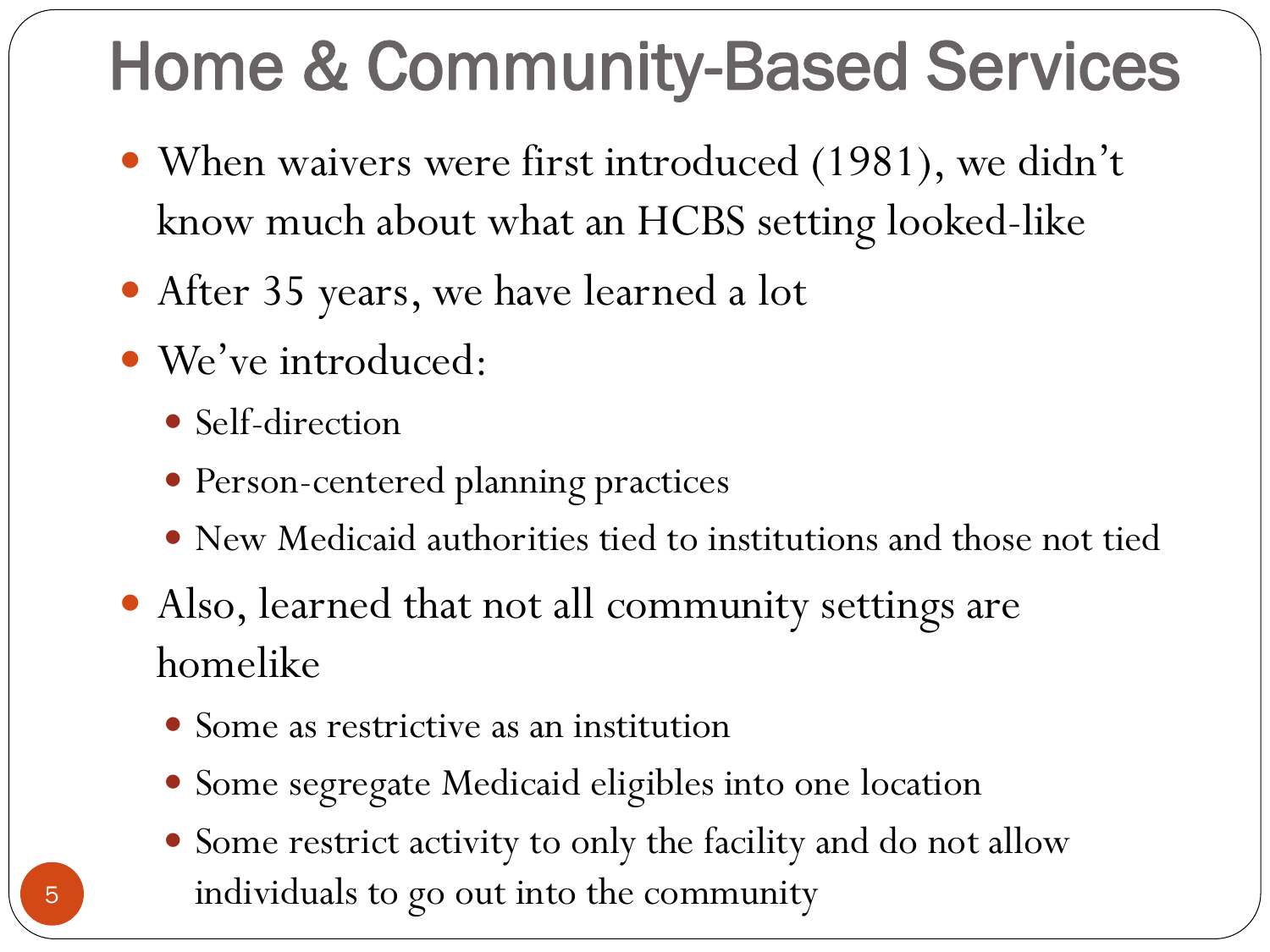# Home & Community-Based Setting

- Advocates sought changes to make settings more home-like, more integrated, and having greater access to the community
- Now, new Federal laws have been changed to included HCBS into a more home-like environment
- Called the **HCB Setting Rule**
- Congress has asked the Centers for Medicare & Medicaid Services (CMS) to publish new rules about where and how services are to be provided
- First time CMS has had Congressional guidance on offering definitions and descriptions on HCB settings
- States are required to develop a plan for how they will make sure the definitions and descriptions in their waivers, match the definitions in the rule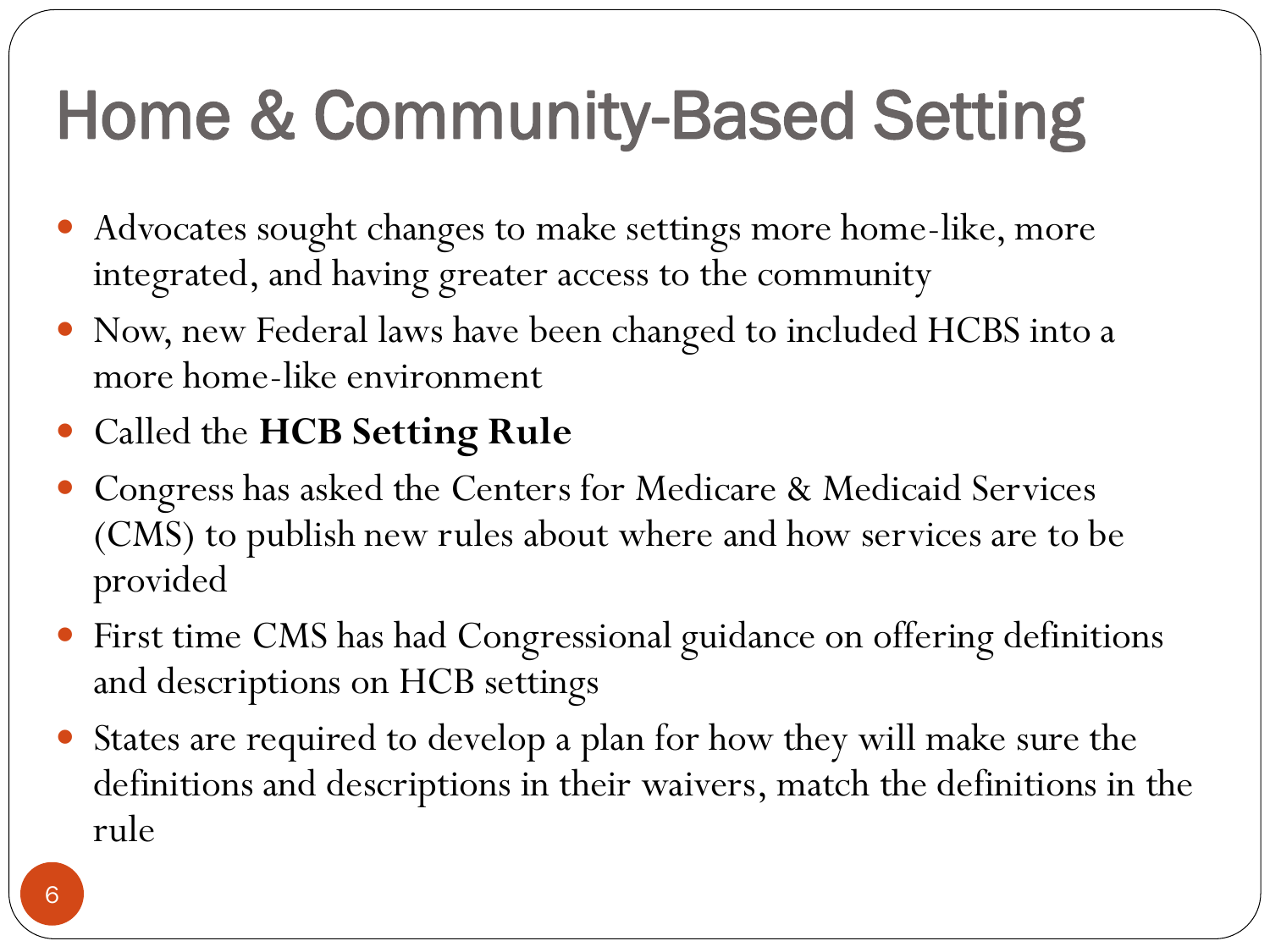## Overview of the HCBS Rule

- Important Parts of the HCB Rule
	- Went into effect March 17, 2014 but states have until March 17, 2019 to implement changes
	- Provides the definition and qualifications of a home and community- based setting for Medicaid HCBS waivers services
	- Defines person-center planning as a requirement and conflict of interest standards for case management
	- Requires states to submit transition plans to ensure they adopt and follow the new rule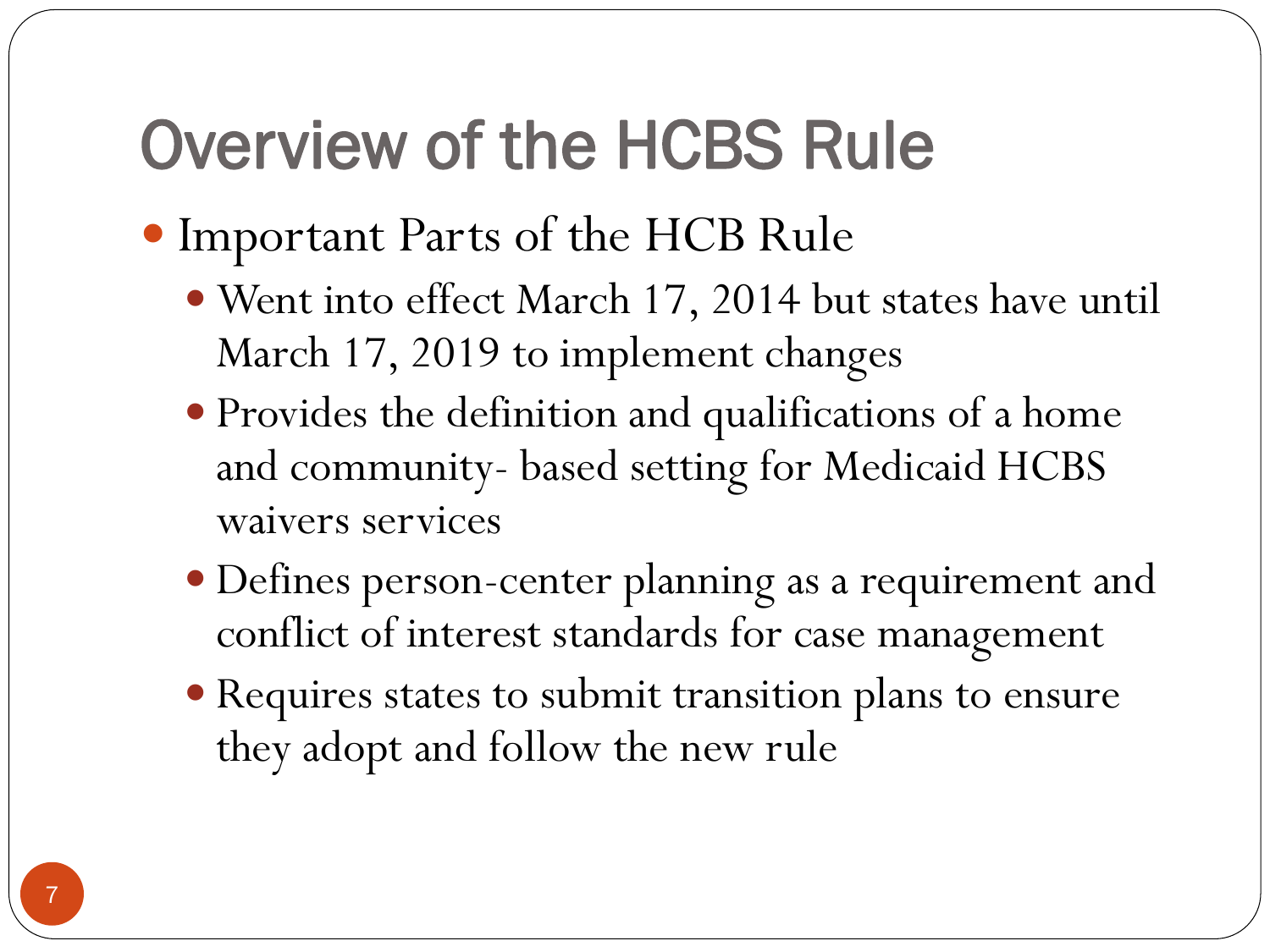## New HCB Rule Requires

- Setting is fully integrated in the community and provides full access to the greater community
- Setting is selected by the individual from more than one setting option
- Setting supports individual choice of services and supports
- Setting ensures privacy, dignity, respect
- Setting never forces an individual to do something they don't want to do or keeps them from doing something they want to do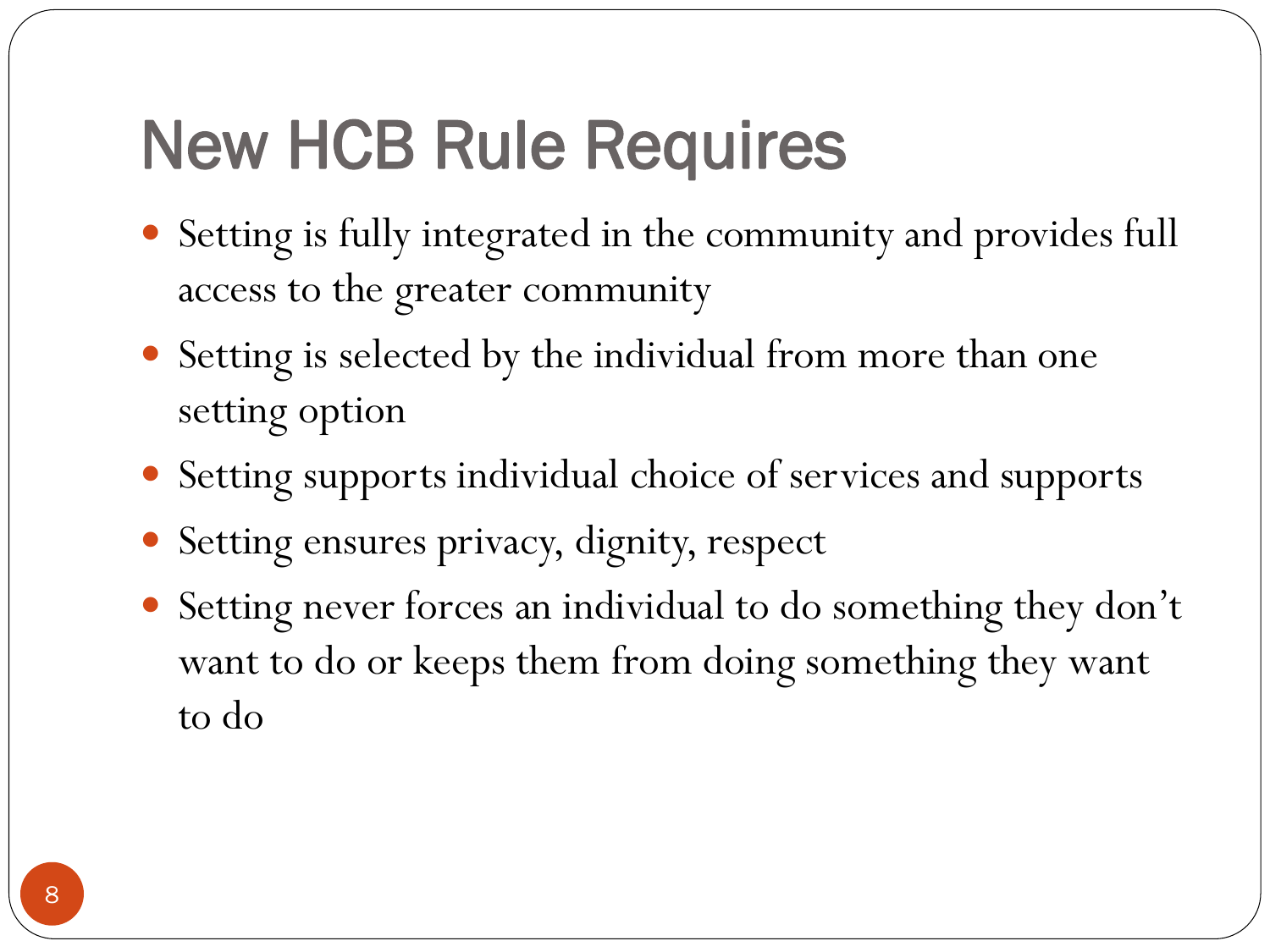### What the New Rule Means for HCBS Providers

- HCBS providers may need to make changes to comply:
	- Allow residents/consumers more flexibility in their scheduling, access to food, visitation hours, and privacy
	- Train and evaluate staff on person-centered practices
	- Create more opportunities for consumers to be active in the community
	- CMS will pay particular attention to settings that "have the effect of isolating individuals from the community"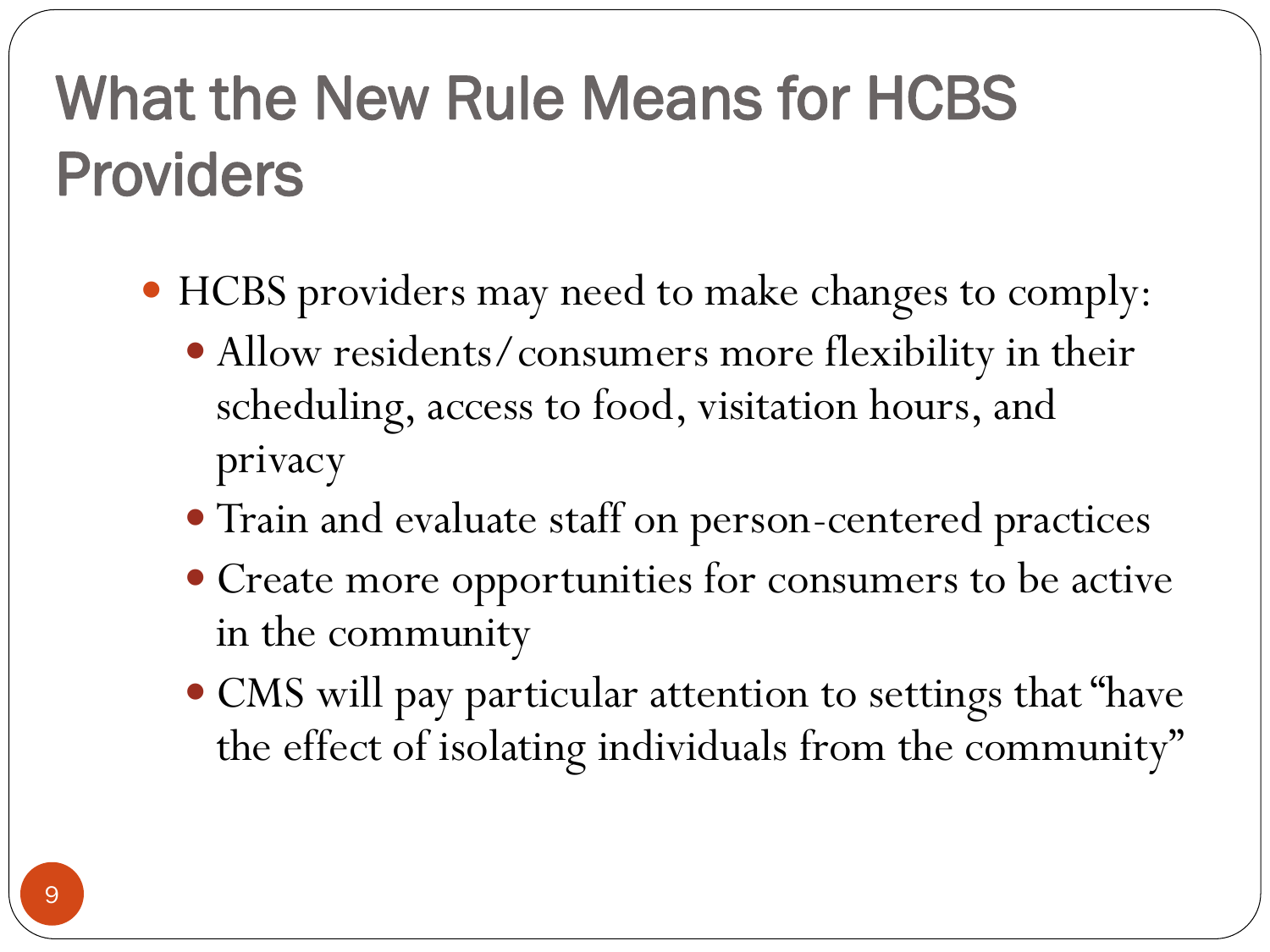#### What the Rule Means for Consumers

- Right to receive services in the community to the same degree as those not receiving Medicaid HCBS
- Right to lead their own person-centered planning process and choose who is on their planning team
- Right to express their strengths, preferences, and goals to their case manager
- Consumers must be allowed to select the services they receive, where they live among available options, and who provides those services
- Freedom to control their own schedules, personal resources and other aspects of their living arrangements
- Right to be treated with dignity and respect and be free from coercion or restraint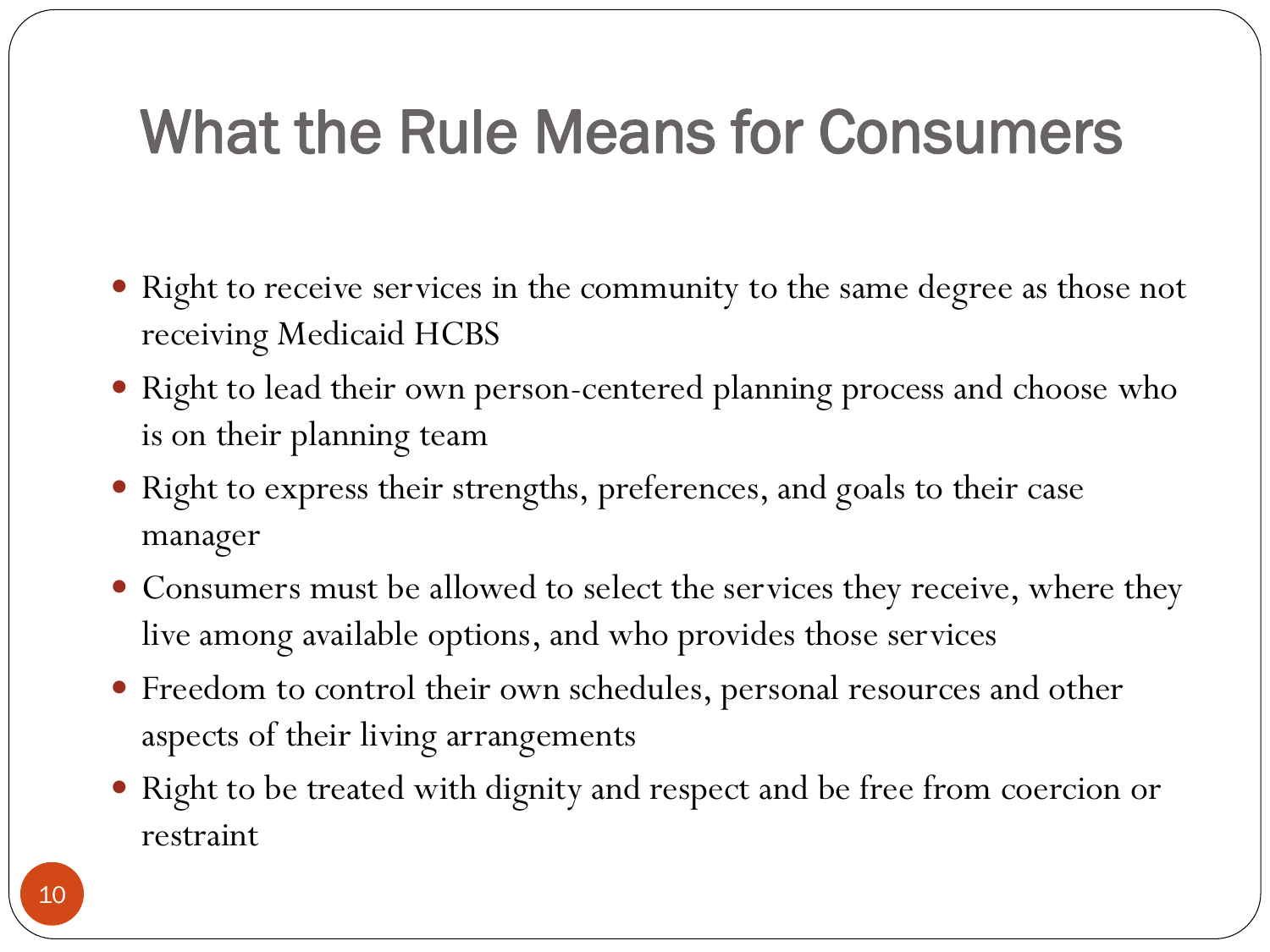### Settings PRESUMED NOT to be HCBS

- Settings in a publicly or privately-owned facility providing inpatient treatment
- Settings on the grounds of, or adjacent to, a public institution
- Settings with the effect if isolating individuals from the broader community of individuals not receiving Medicaid HCBS
- But…..
	- The rule gives the Secretary of DHS the discretion to ascertain if certain settings meet the HCBS settings character
	- In other words, providers and the State may make the case that the setting **does** meet the HCB setting character
	- A state must submit evidence demonstrating that the setting does have qualities of HCBS
	- These situations are referred to as requiring **"heightened scrutiny"**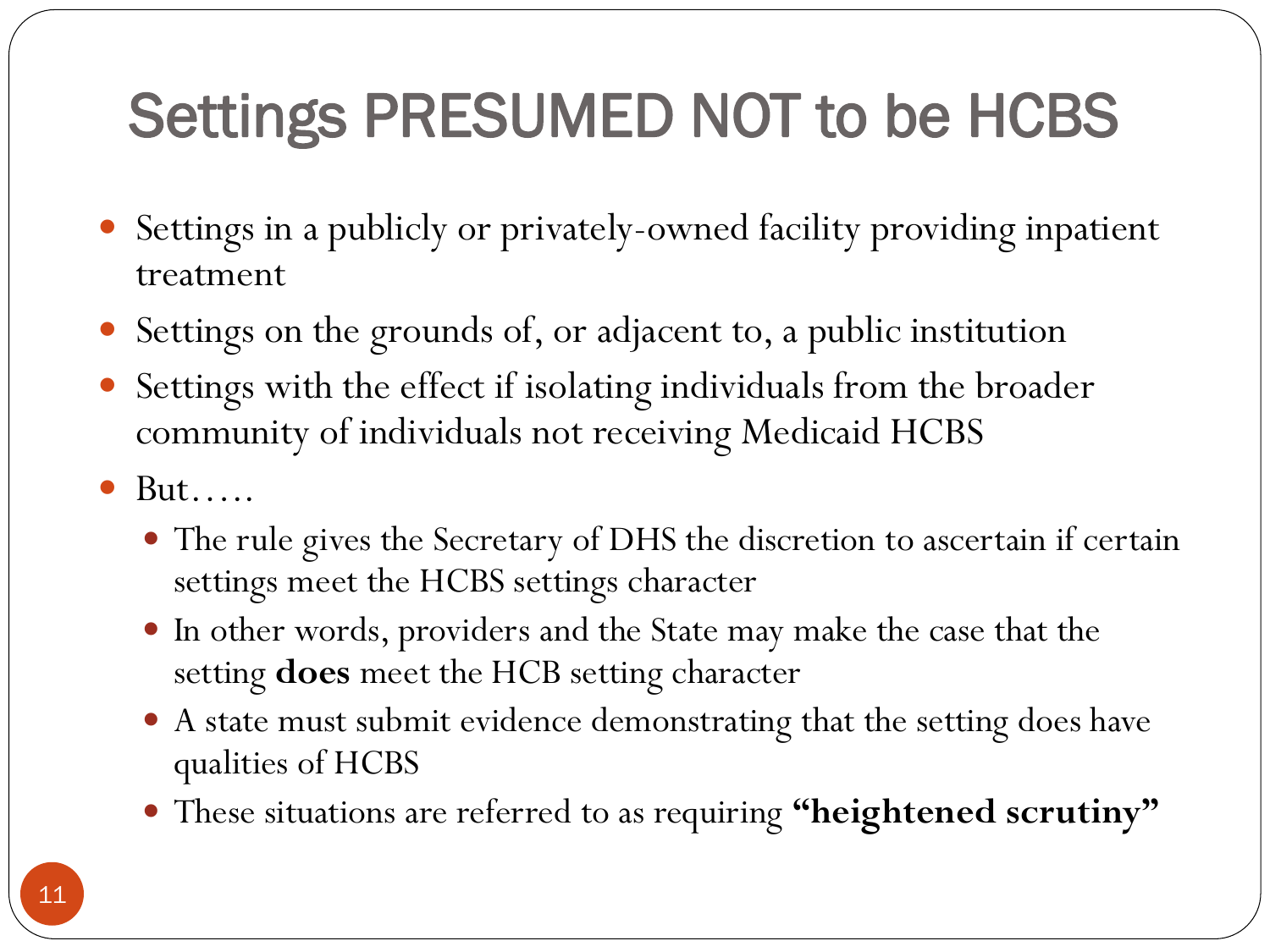### Settings that will Never be HCBS

- Nursing facility
- Institutions for mental diseases (IMD)
- Intermediate care facility for individuals with intellectual disabilities (ICF/IID)

• Hospitals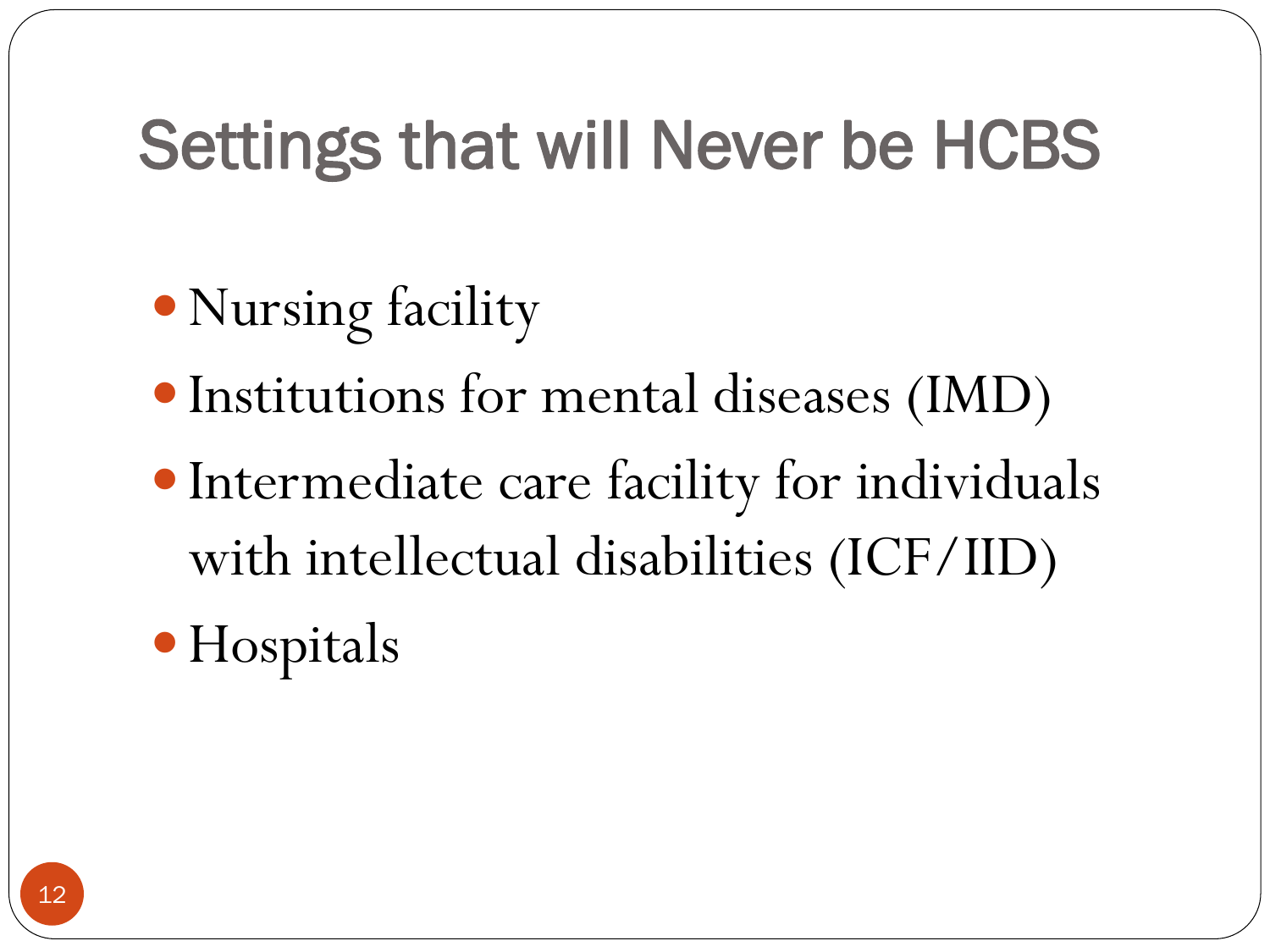#### Affected Services

- Adult Day Care Services typically segregated
- Assisted Living on the grounds of an institution
- Habilitation Services close look at home-based and center based
- Prevocational Services Prepare for paid or unpaid employment
- Educational Services Supported employment/sheltered workshops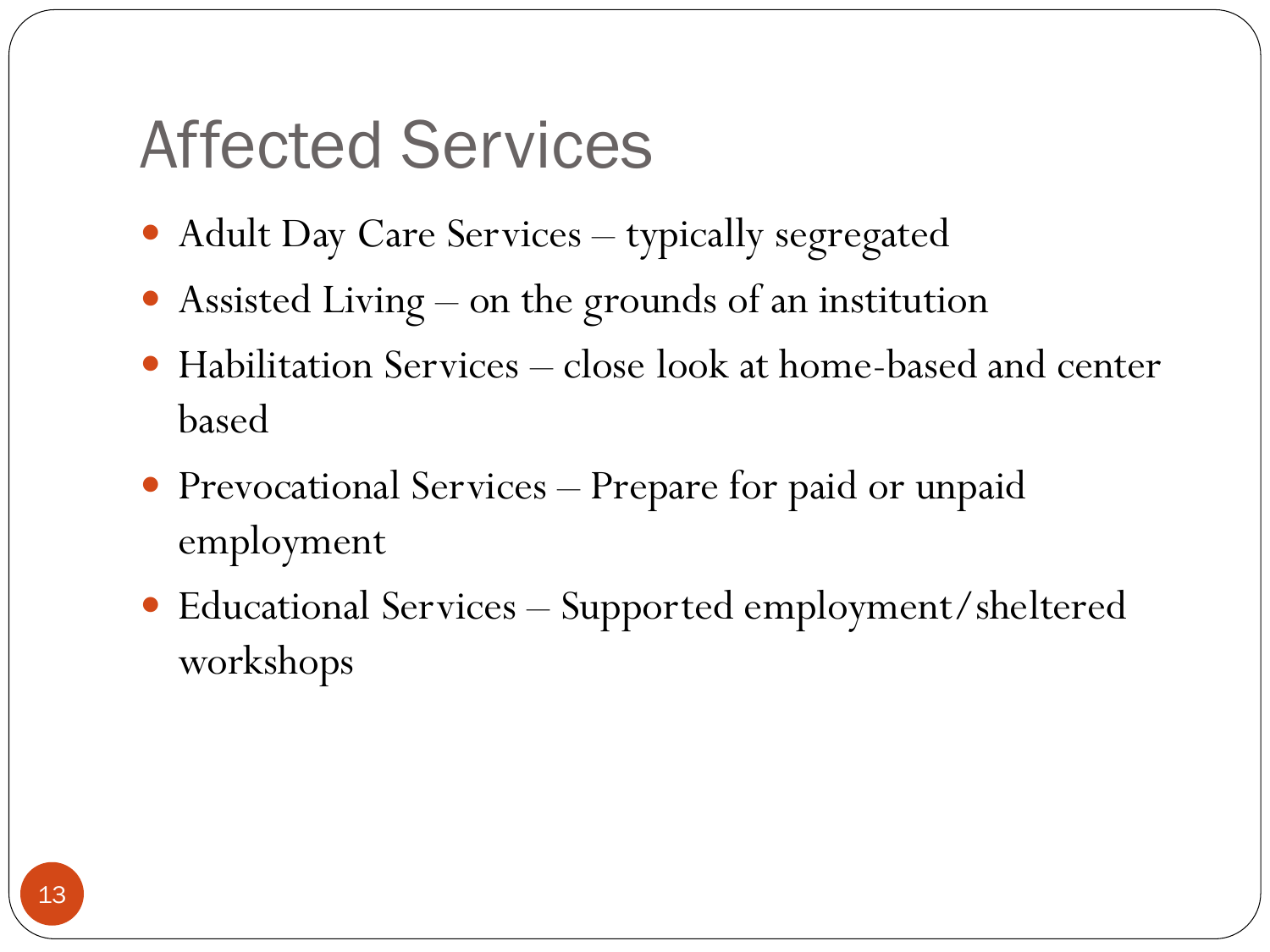### What the Rule Means in Practice

- Do individuals have access to public transportation? The internet?
- Do individuals have information about community activities?
- Does the setting isolate individuals?
- Does the setting apply to only those with a specific diagnosis?
- Is the setting designed to provide people with disabilities multiple types of services and activities on-site including behavioral and therapeutic service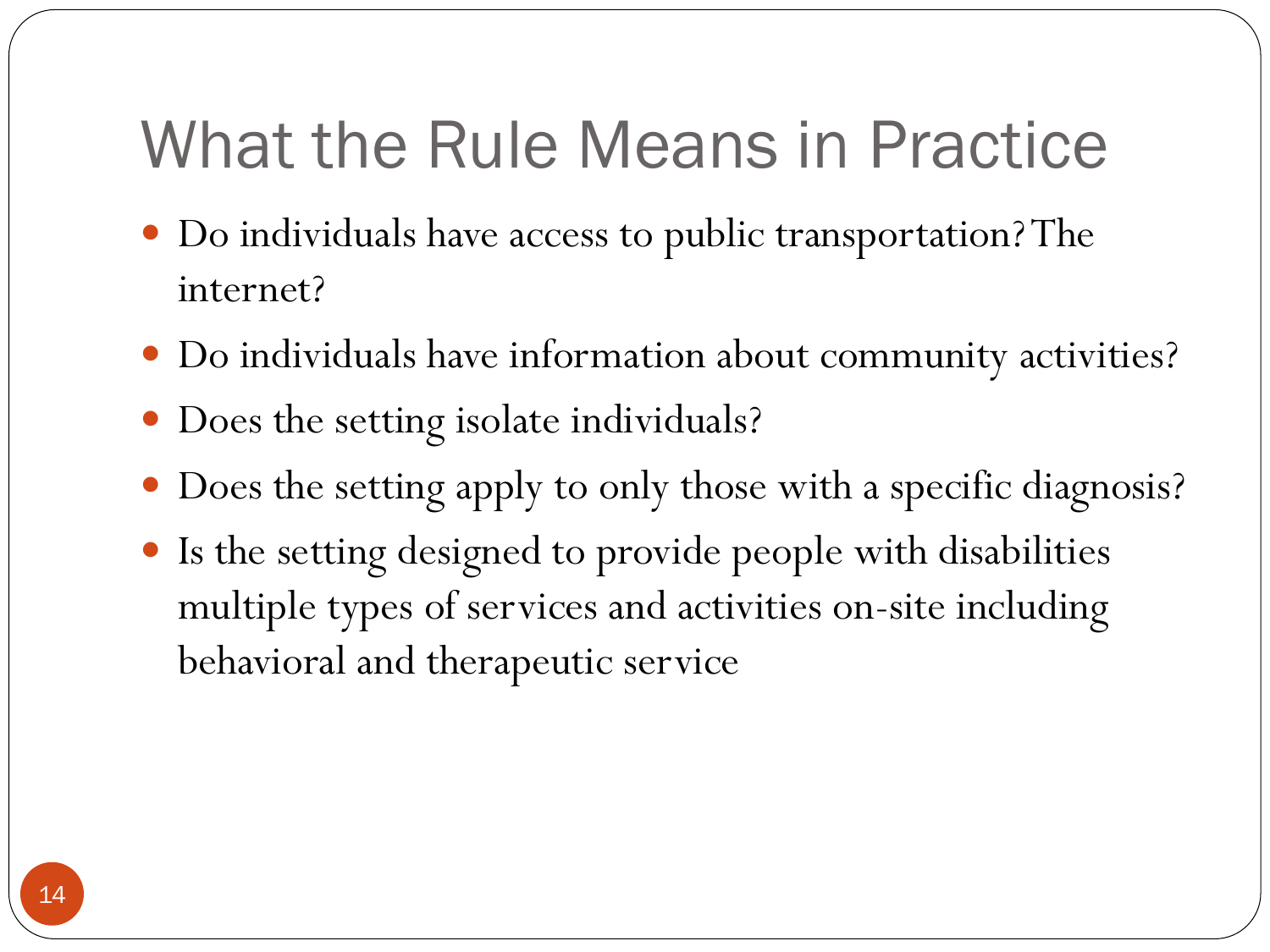### Some Additional Information

- What does isolation mean?
	- The setting is set-up and operated in such a way that individuals do not have experiences outside the setting
	- Applies to the isolation of persons with disabilities do persons with disabilities have access to persons who do not have disabilities
	- Are individuals eligible for Medicaid kept isolated from the greater population
	- Definitely applies to large populations without meaningful interaction with the broader community
	- Size matters states may establish state laws to implement a requirement regarding size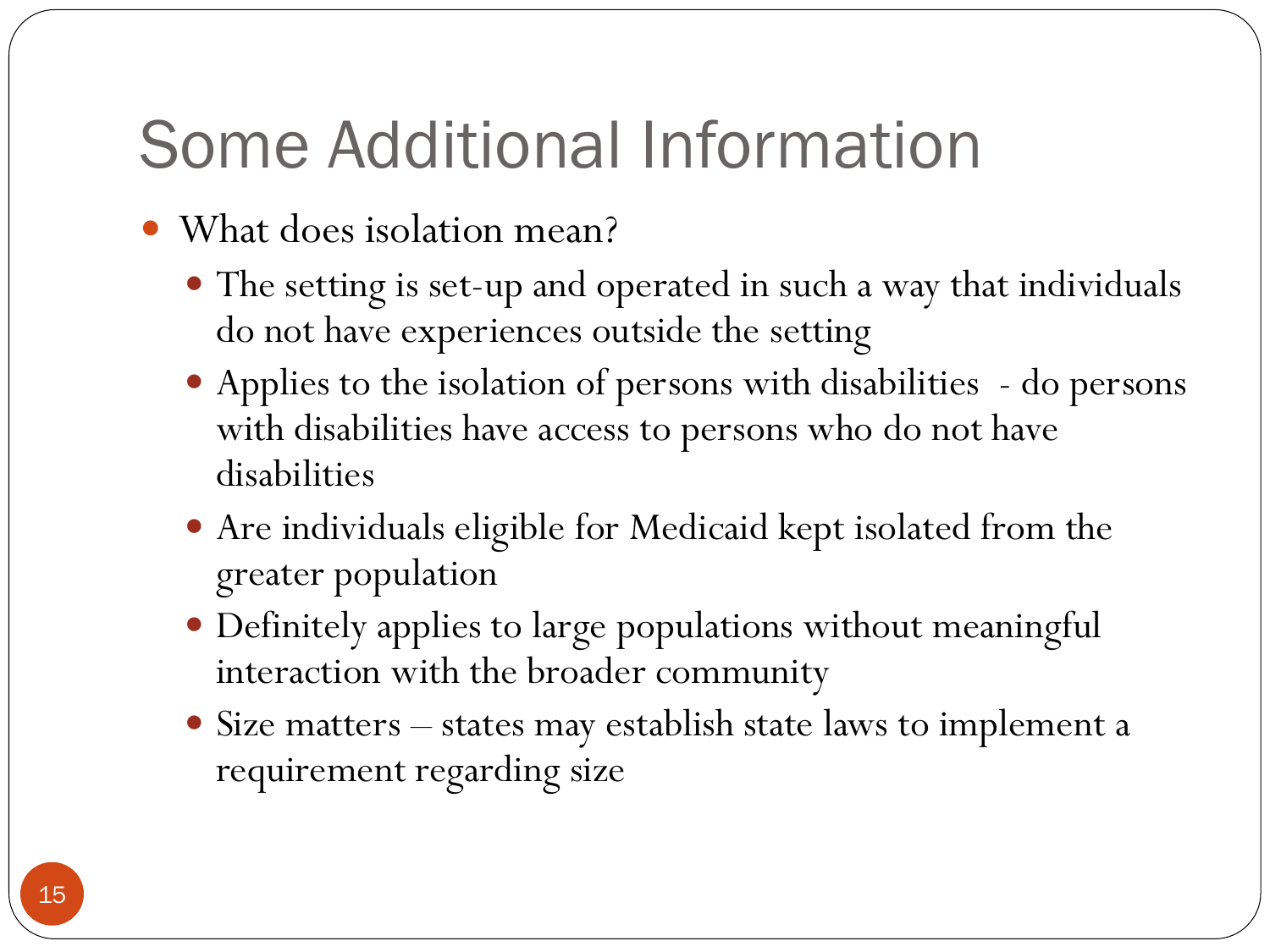## Additional Provider Owned or Controlled Residential Settings

- Privacy in their sleeping or living unit
- Units have lockable entrance doors, the individual and appropriate staff having keys to doors, as needed
- Individuals sharing units have a choice of roommate
- Individuals have the freedom to furnish and decorate their sleeping or living units within the lease or other agreement
- Individuals have freedom and support to control their schedules and activities and have access to food any time
- Individuals may have visitors at any time
- Setting is physically accessible to the individual
- CMS has developed criteria that must be met when the above conditions are modified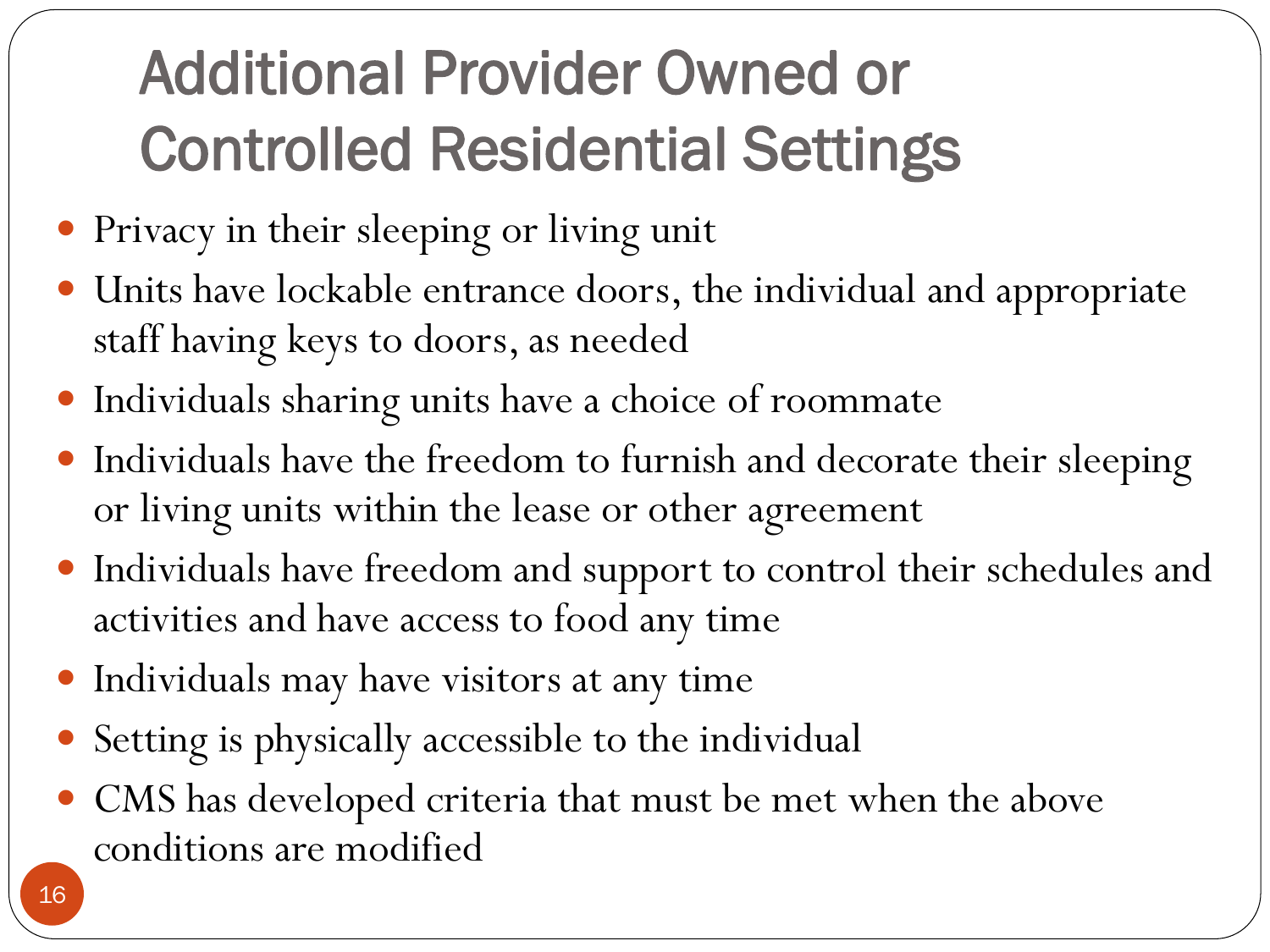# Employment

- Setting must be integrated to "same degree" of access as people not receiving HCBS.
	- Includes rural, at home or other setting where interaction may be limited for reason other than disability.
	- A Person with a disability may work at home or in a nondisability setting.
	- Full access to competive integrated employment
		- Person is not required to seek employment, but cannot waive the opportunity to seek employment or personal resources in the future.
		- Segregated "pre vocational" or habilitation programs that have a poor track record of placing people in competitive employment to be targeted for improvement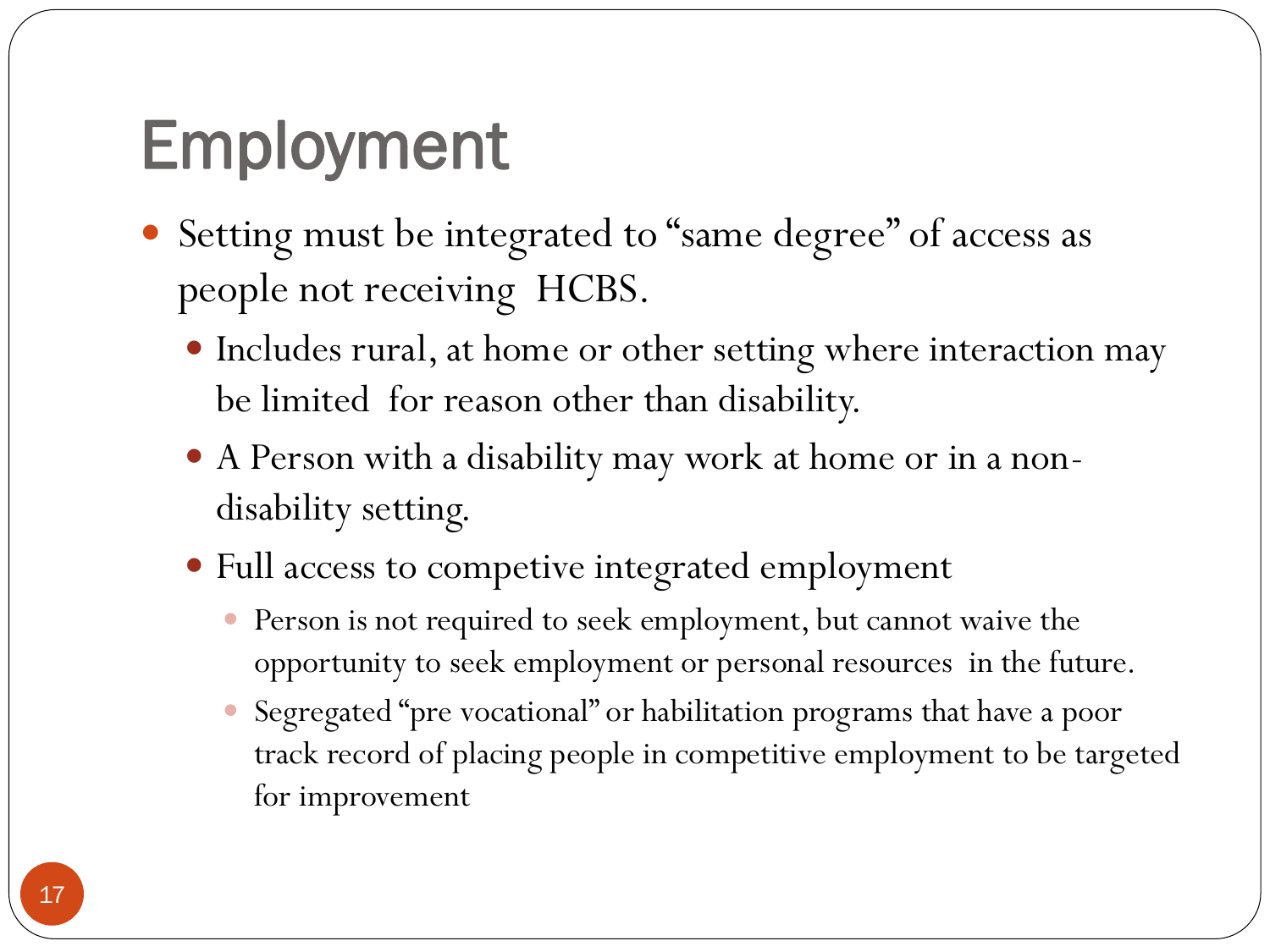#### Possible Corrective Action Strategies

- Use transportation for community inclusion
- Insure folks have a choice of setting create new options
- Providing group activities not enough
	- "must be afforded choice regarding the activities in which they wish to participate including whether to participate in a group activity or to engage in other activities which may not be pre-planned"
- Provide a legal right to a specific physical place, with protection against eviction – may develop a model agreement – reasonable limits can be set so long as they are not discriminatory and do not deny legal rights
- Provide privacy including lockable doors & the right to select a roommate
- Physically accessible-
- Visitation overnight must be allowed
- Should apply to all residents not just Medicaid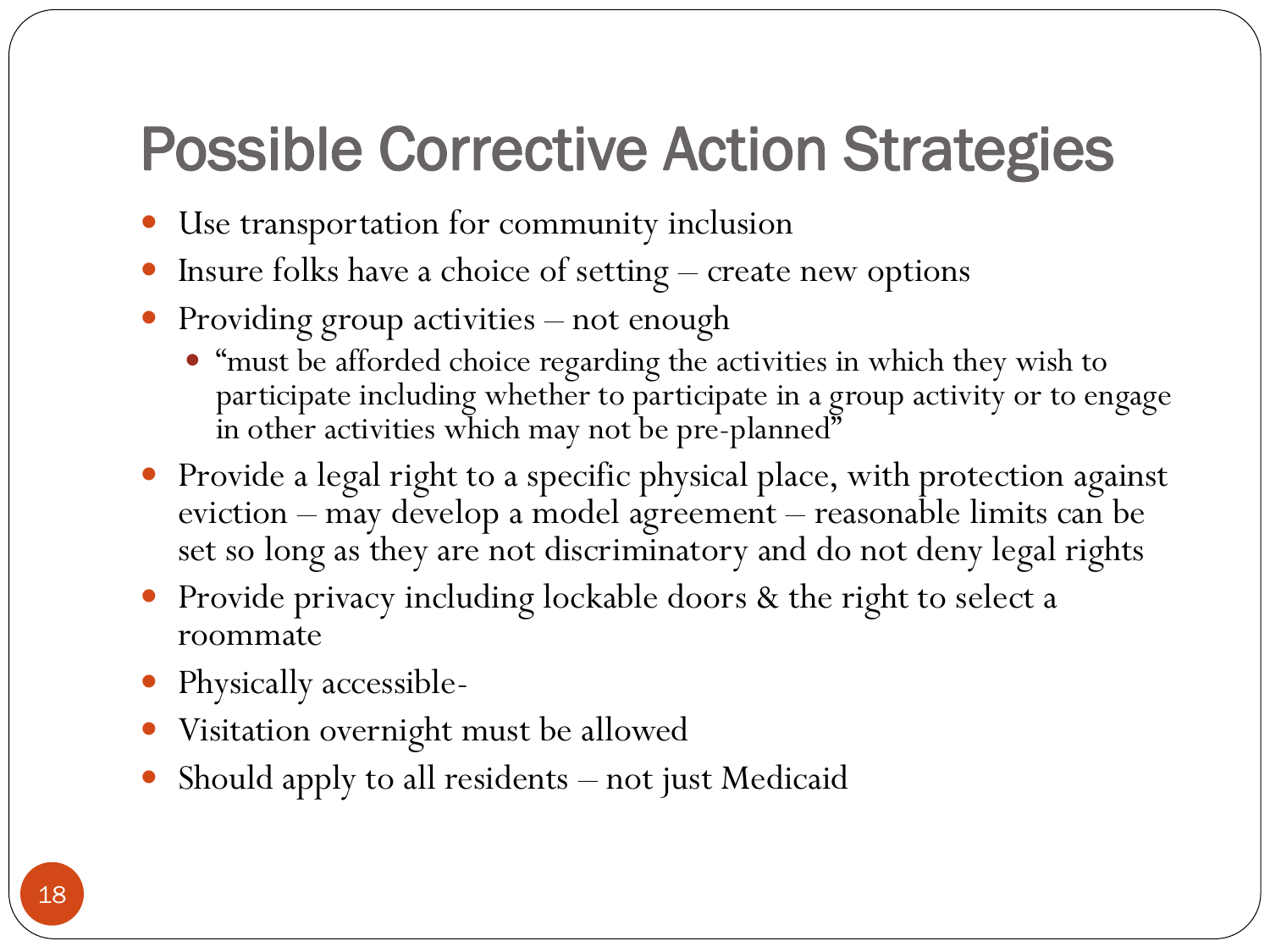## Myth Busters

- Applies only to residential settings
	- The HCB setting rule applies to **ALL HCBS** including nonresidential
	- CMS has promised to provide additional guidance on non-residential settings
- CMS is prohibiting all congregate setting
	- No but congregate and non-congregate settings must have the qualities and experiences of a permissible HCB setting
- Private rooms must be available
	- States must have options available for individuals to potentially choose a private room
	- Does **NOT** mean all providers must now offer or provide private rooms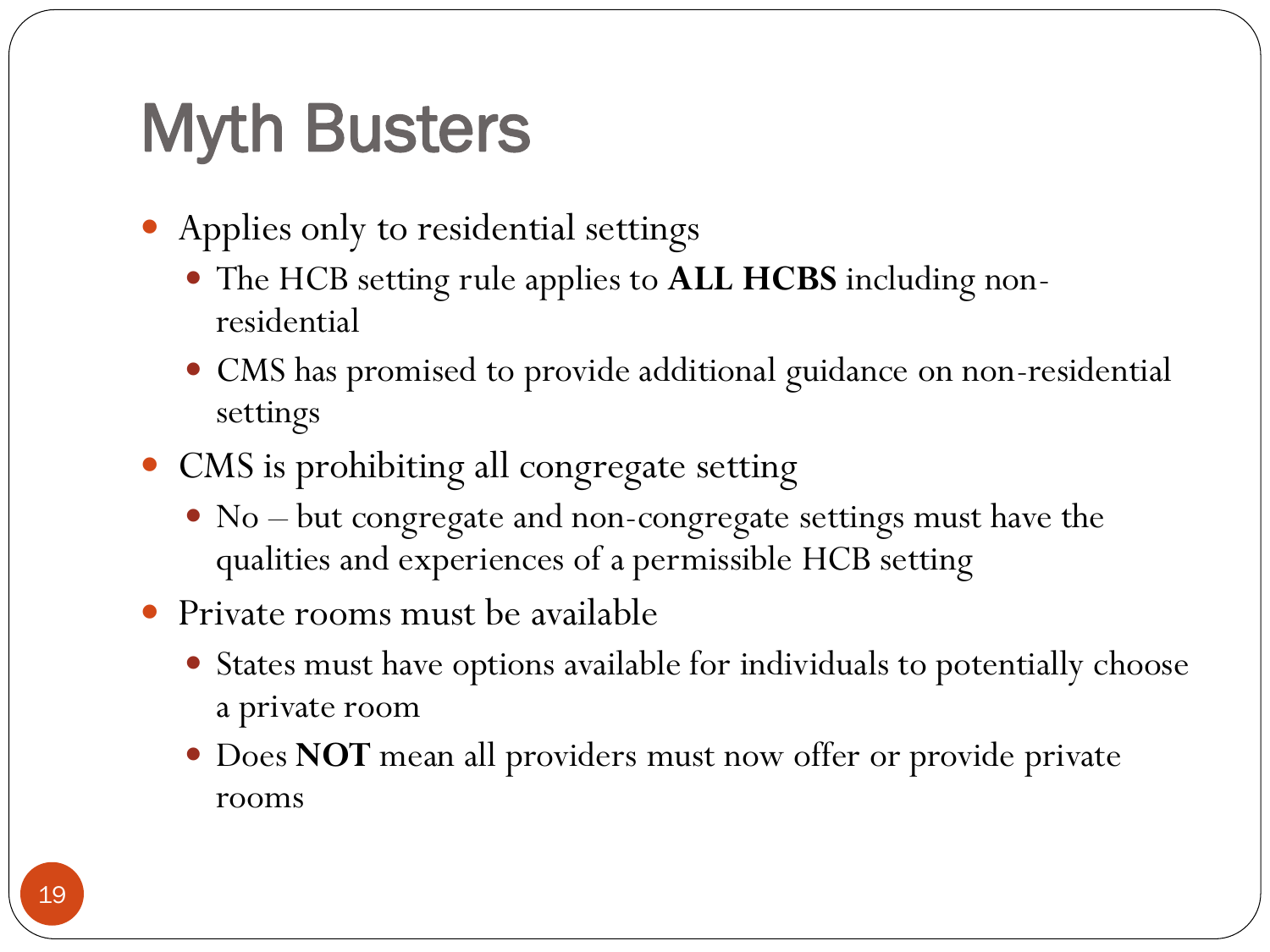## More Myth Busters

- Provider-owned or controlled residential settings will never meet the HCB setting rule
	- No, CMS has issued specific guidance for settings where services and living arrangements are combined
	- Specific unit/dwelling is owned, rented, or occupied under legally enforceable agreement
	- Same responsibilities/protections from eviction as all tenants under landlord tenant state laws, county, city, or other designated entities
	- If tenant laws do not apply, state must ensure lease, residency agreement, or other written agreements are in place providing protections to address eviction processes and appeals comparable to those provided under the jurisdiction's landlord tenant law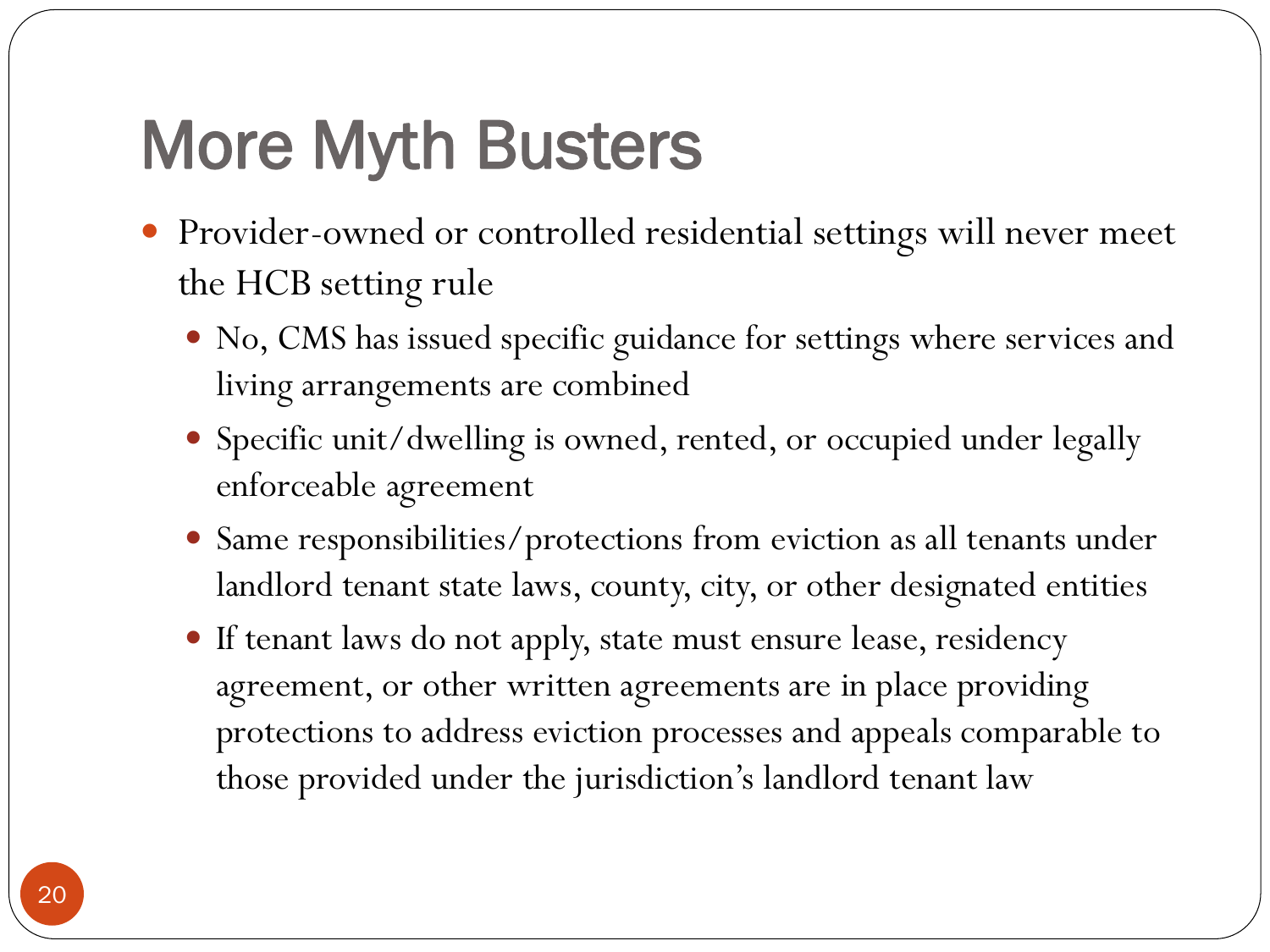## How is it Going in Other States?

- Only two transition plans have been approved (IN & GA)
- Most are in the process of assessing current programs to identify areas of non-compliance
- Most have submitted 30-day public comment period
- We are all trying to read the mind of CMS
- All are following this plan: Assessment, Remediation, and Public Input
- All plans must be to CMS by March 17, 2015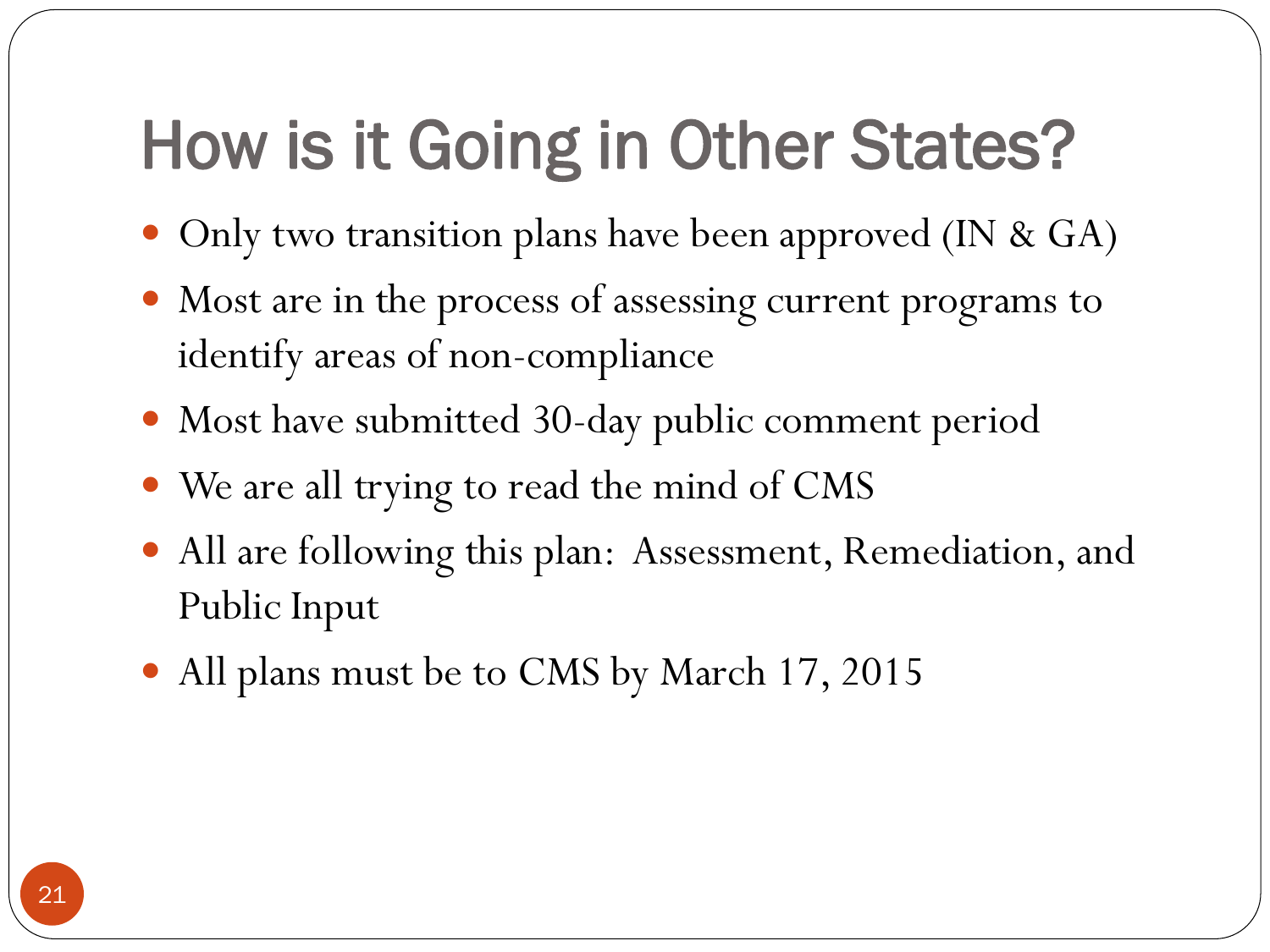#### Every State must Include the Following:

- Assessment of current settings
	- Ask providers to complete a self-assessment
	- Verify results to ensure accuracy of the self-assessments
- Propose remedial or corrective strategies and timelines
	- Amend waivers, change state rules & regulations, and/or modify provider qualifications
	- Providers may need to change day-to-day operations
	- Relocating residents to a compliant setting
- Ensure public input process is in place
	- Allow for a 30 day comment period
	- Post all activity on their state website
	- Post all changes as a result of public comments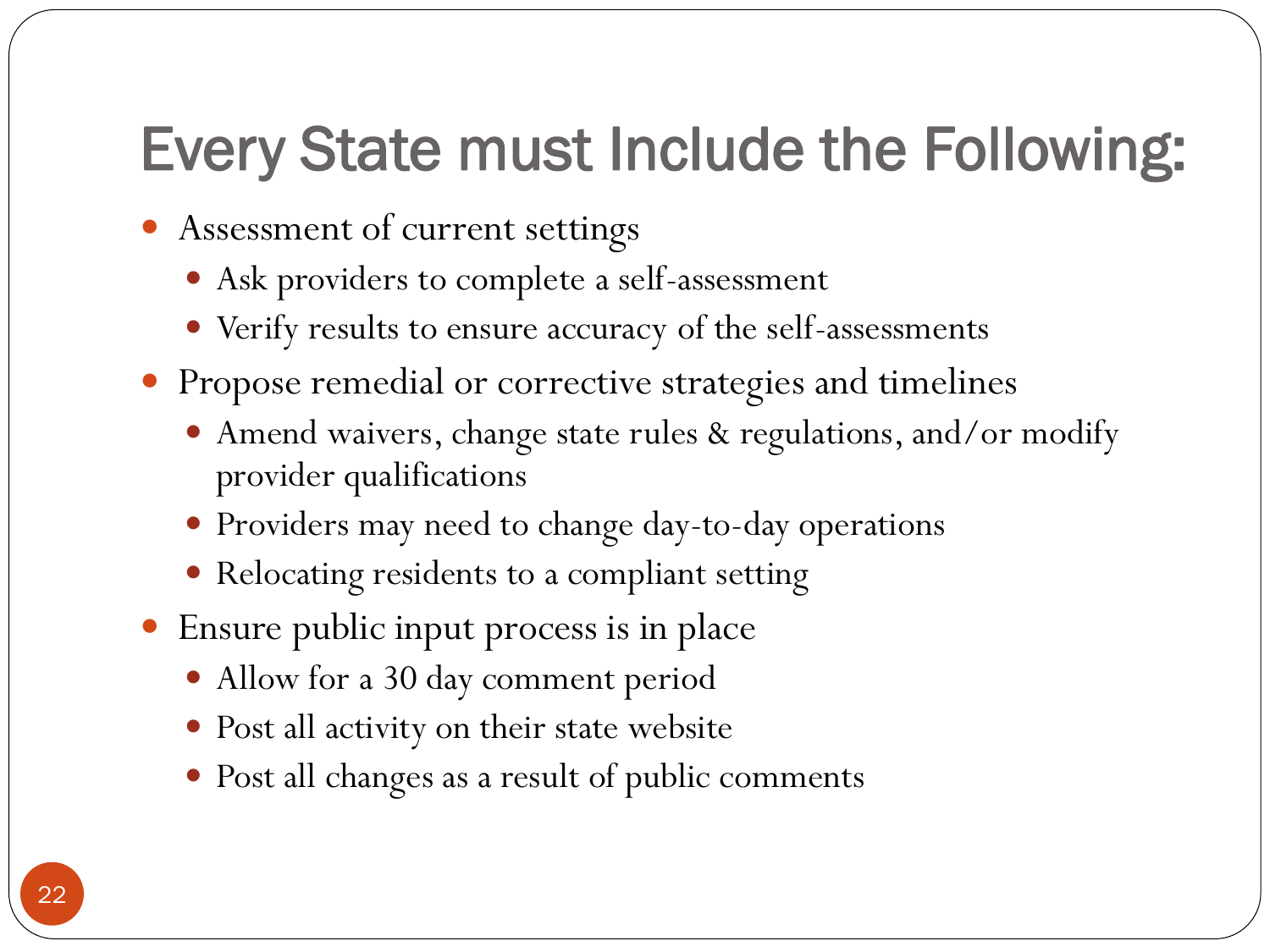## So What Must Louisiana Do Now?

- Submit a "statewide transition plan" to CMS that addresses how it will comply with HCB setting requirements for all waivers
- Issue changes within five (5) years to bring all HCB settings into compliance
- Develop a Statewide transition plan must be submitted by March 17, 2015
- Provide public input on their transition plan
- The Statewide Transition Plan must clearly describe what activity will occur over the next 5 years that will result in complete compliance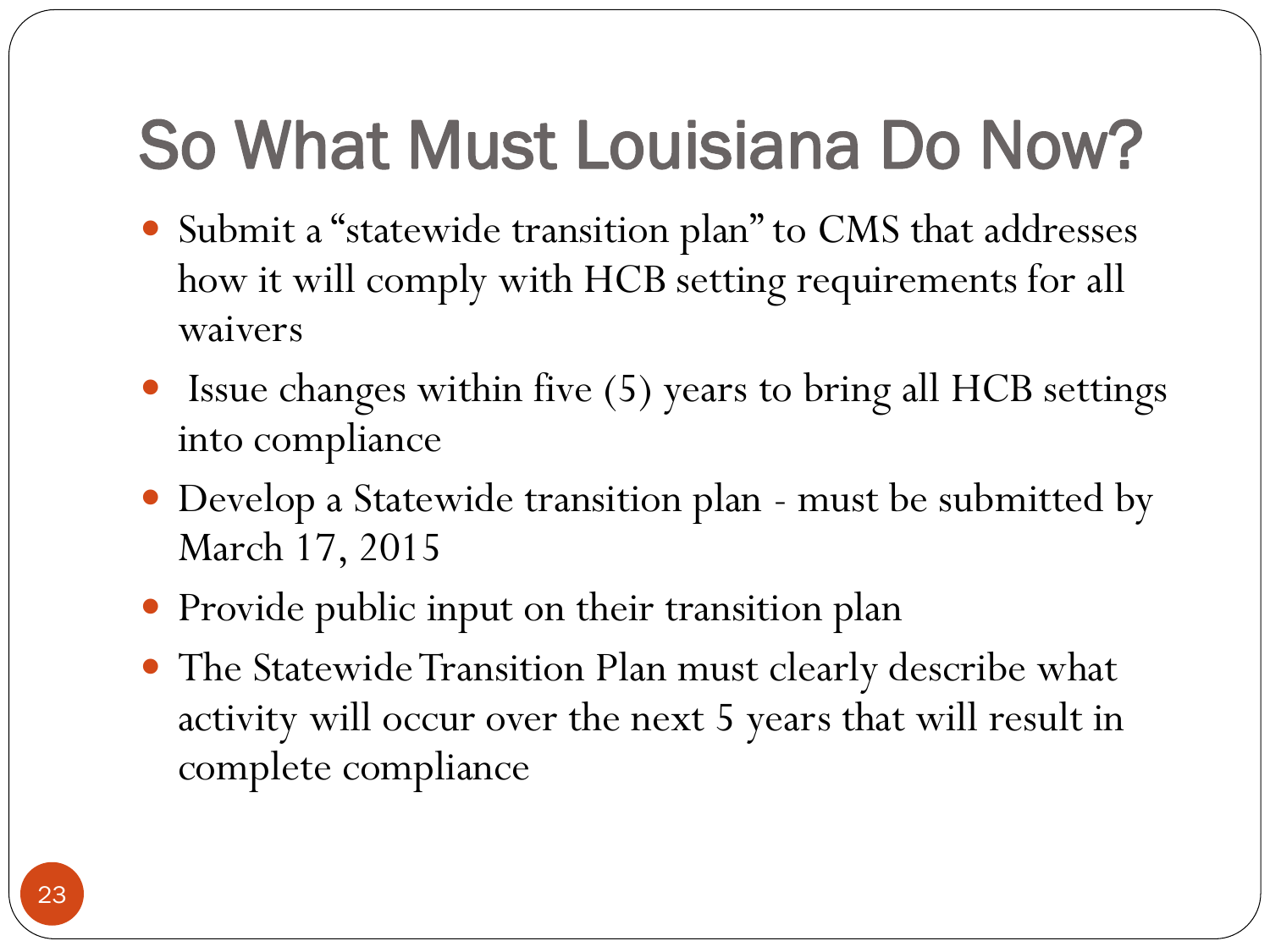## Louisiana's Transition Plan

- Departments working together (OCDD and OBH) to:
- 1. Identify or make a list of every setting in each waiver
- 2. Assess settings to see if they follow the rule or not
- 3. Apply remedies to those setting not fully in compliance
- 4. Engage consumers, providers, advocates and the community to listen to stakeholder comments, concerns, and recommendations
- 5. Based on public comment and assessment findings, a final transition plan will be finalized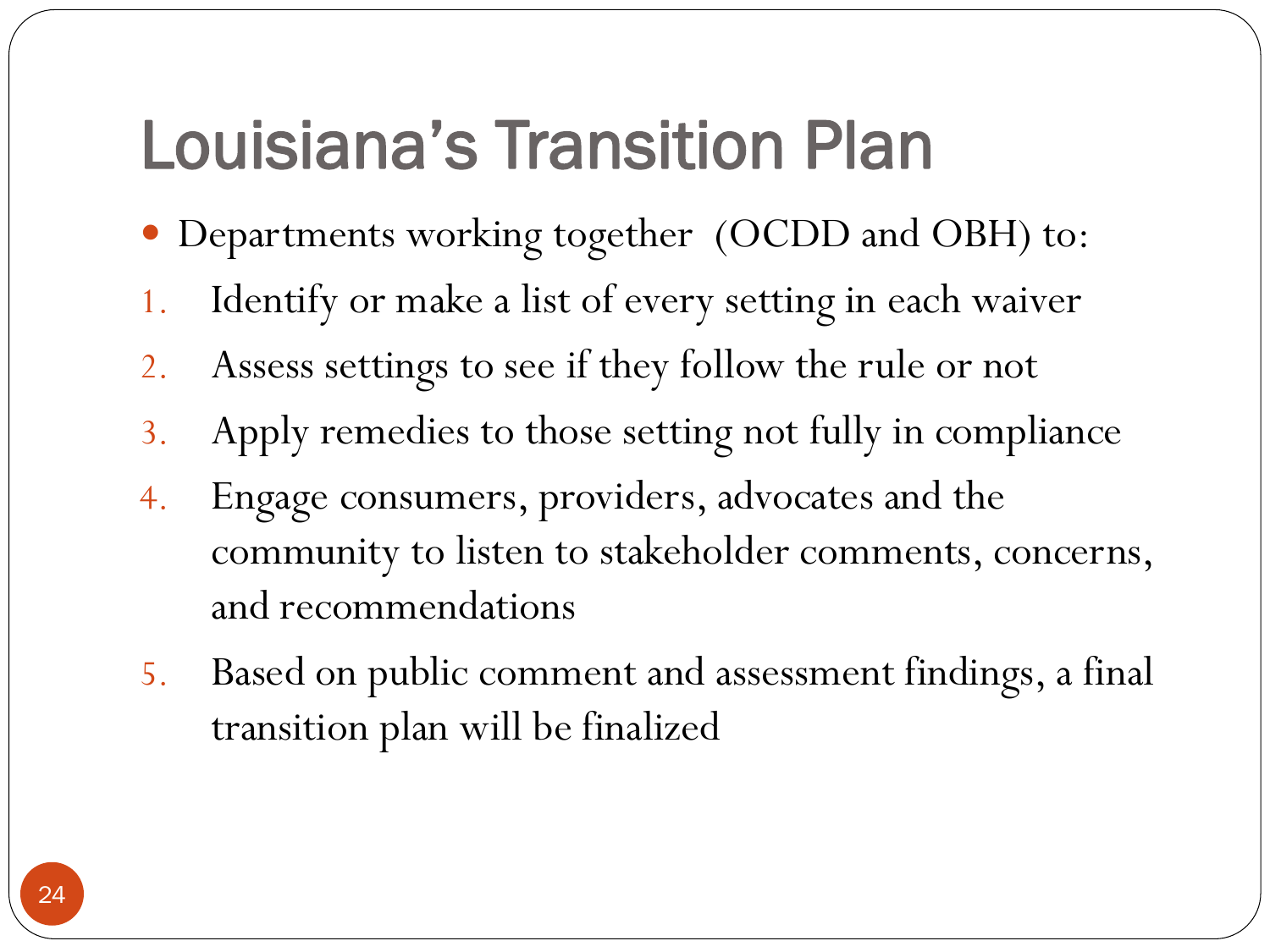### OCDD' s Transition Plan - Assessment

- Assess HCBS rules, regulations, policy and procedures
- Determine level of compliance
	- Setting meets criteria
	- Setting meets criteria with modifications
	- Setting cannot meet the criteria
- Obtain feedback from HCBS participants to determine if setting comply with regulations
- Conduct an assessment of providers using a selfassessment process
- Analyze findings and present to stakeholders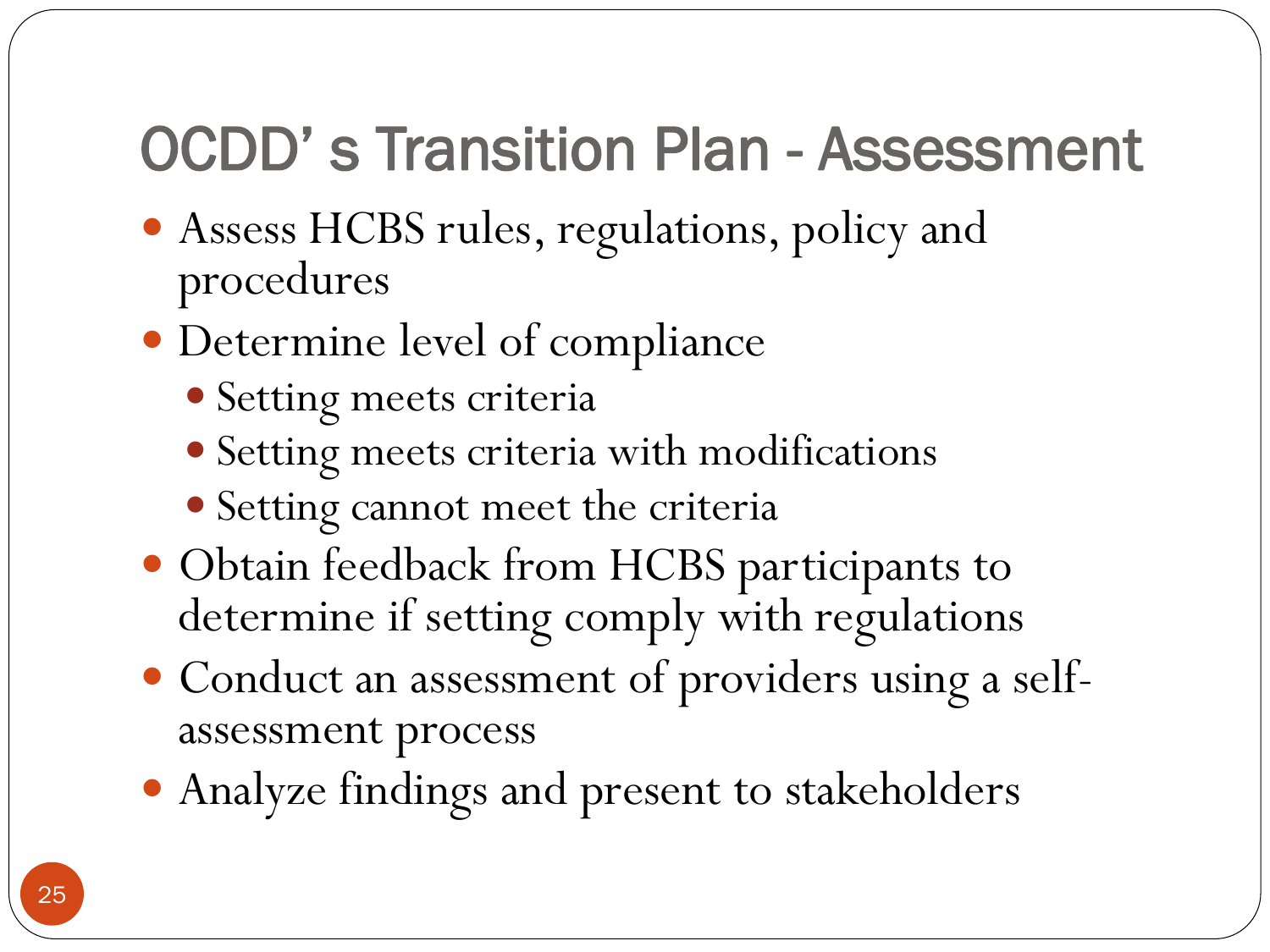#### OCDD's Transition Plan - Remediation

- Issue informational letters to describe transition needed, deadlines for compliance, and technical assistance
- Revise rules as necessary to reflect Federal regulations
- Revise service definitions as necessary
- Provide training to Statewide Management Organization's enrollment staff to heighten scrutiny of providers/settings
- Submit to HCBS providers, a corrective action plan for any setting that do not meet the new requirement
- Develop a plan to assist participants needing to transition to a compliant setting
- Monitor setting outcome measures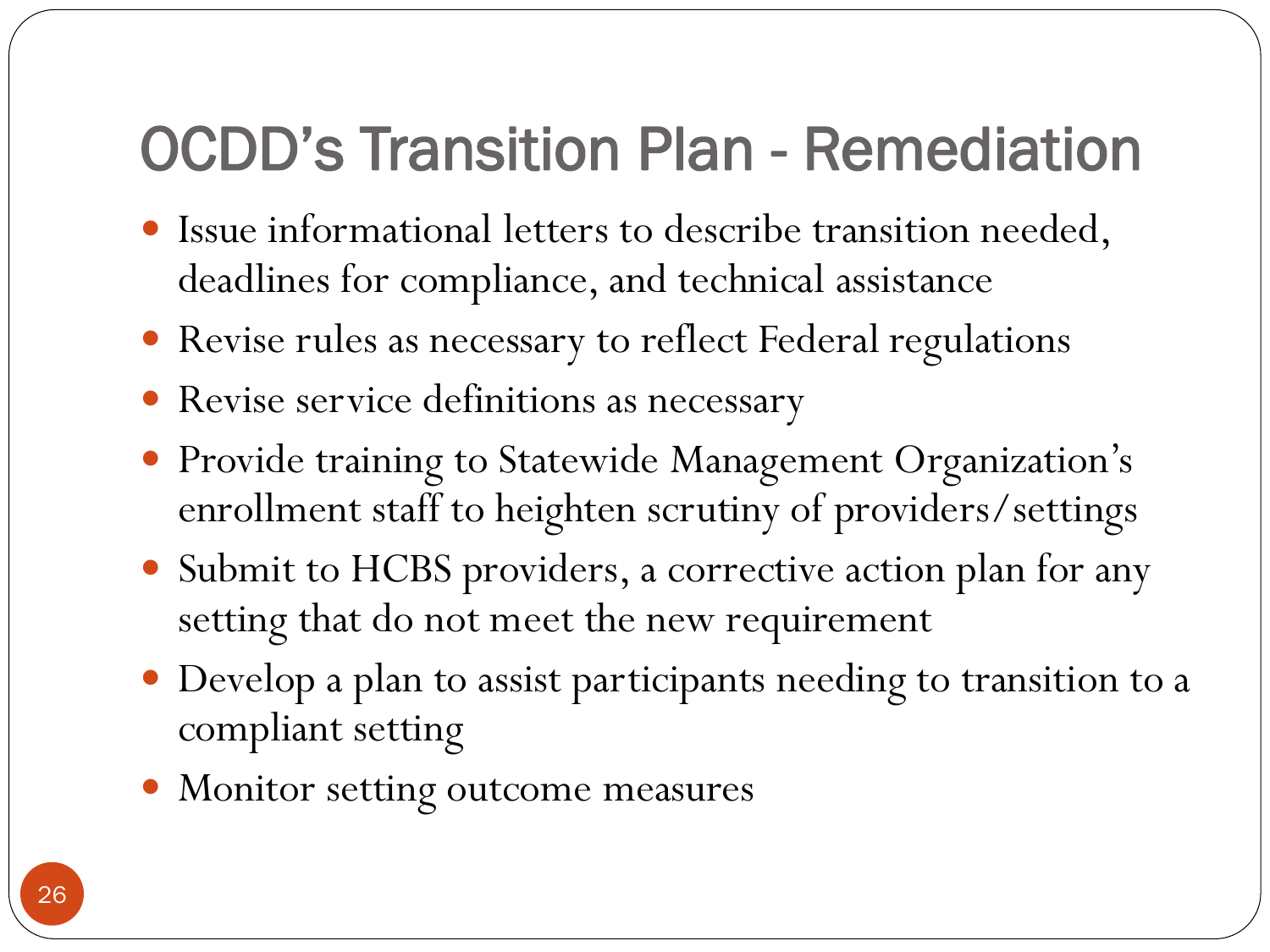### OCDD Transition Plan – Public Comment

• Issue public notice to describe setting plan First or many notices filed October 30, 2014 • Host public forum events Obtain ongoing stakeholder feedback in several ways – comments via emails, letters, and during in-person meetings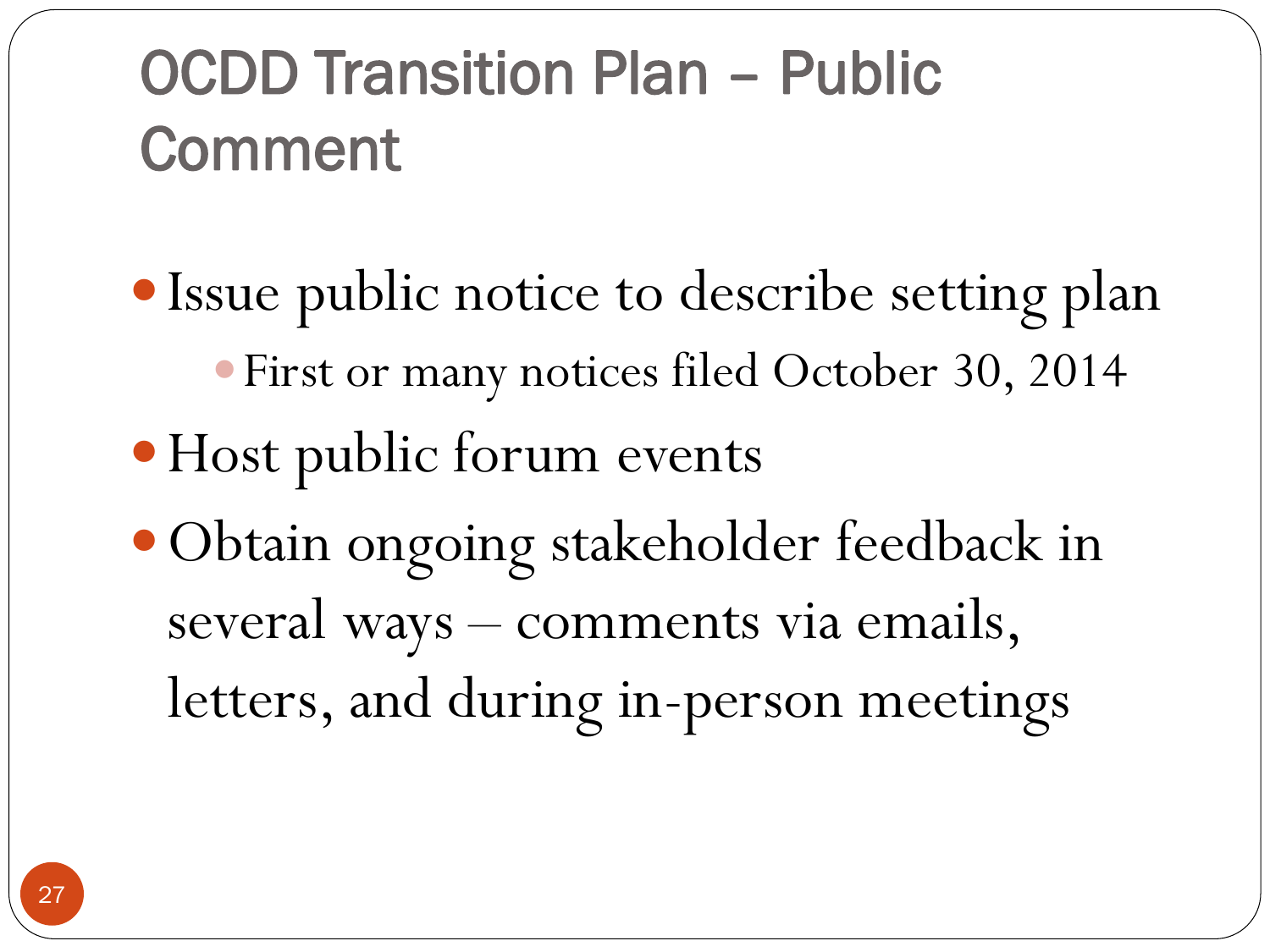### We Need Your Input

- We'll respond to all comments
- Remember, this is about HCB settings only
- Read materials sent to you
- Access the Louisiana website
- Comment, comment, comment
- For this to work, we all must be engaged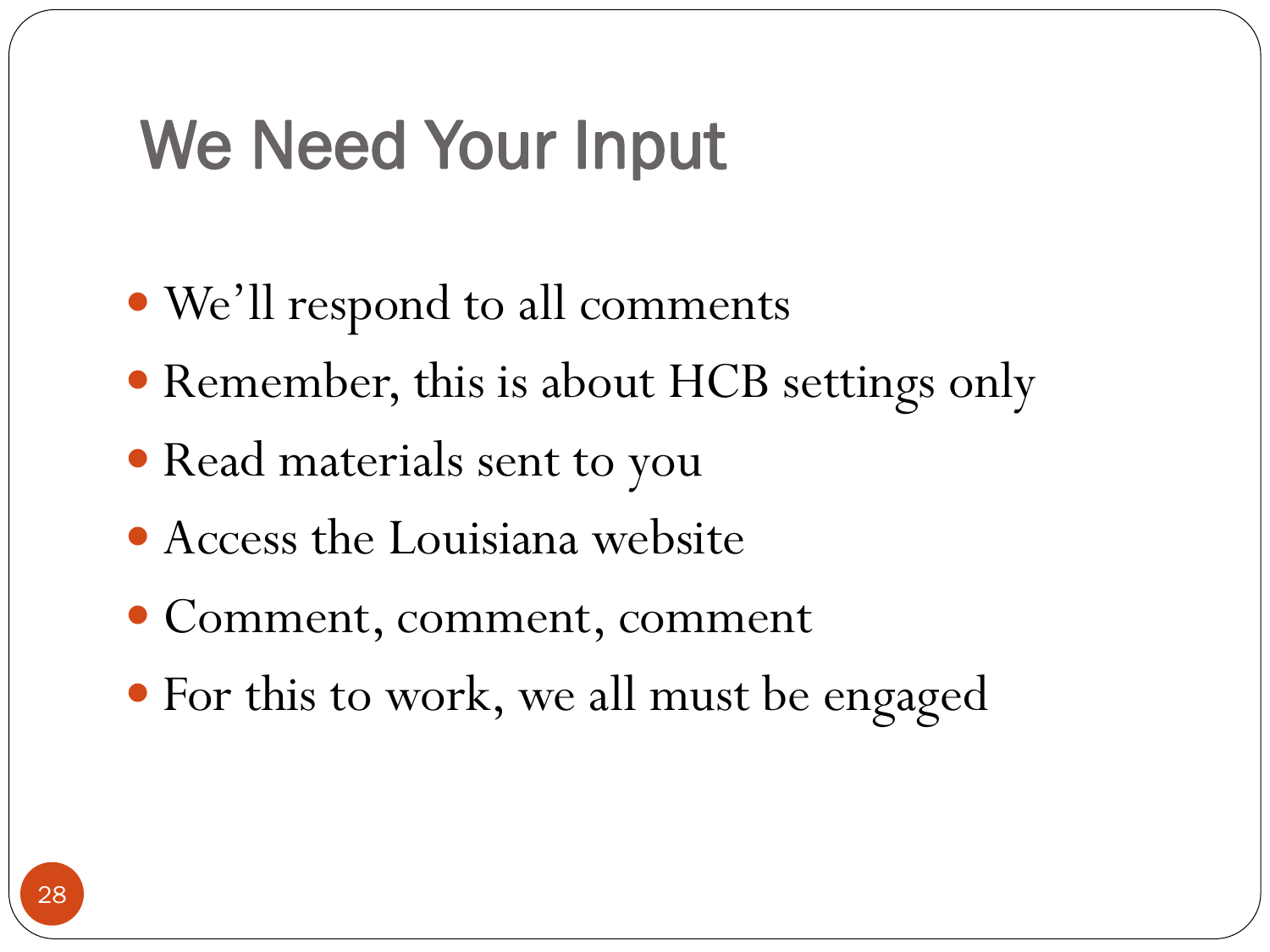#### Opportunities Abound!

Tremendous amount of work but can potentially represent an incredible opportunity to bring our supports and services closer to what we aspire to in our system of values and vision statements